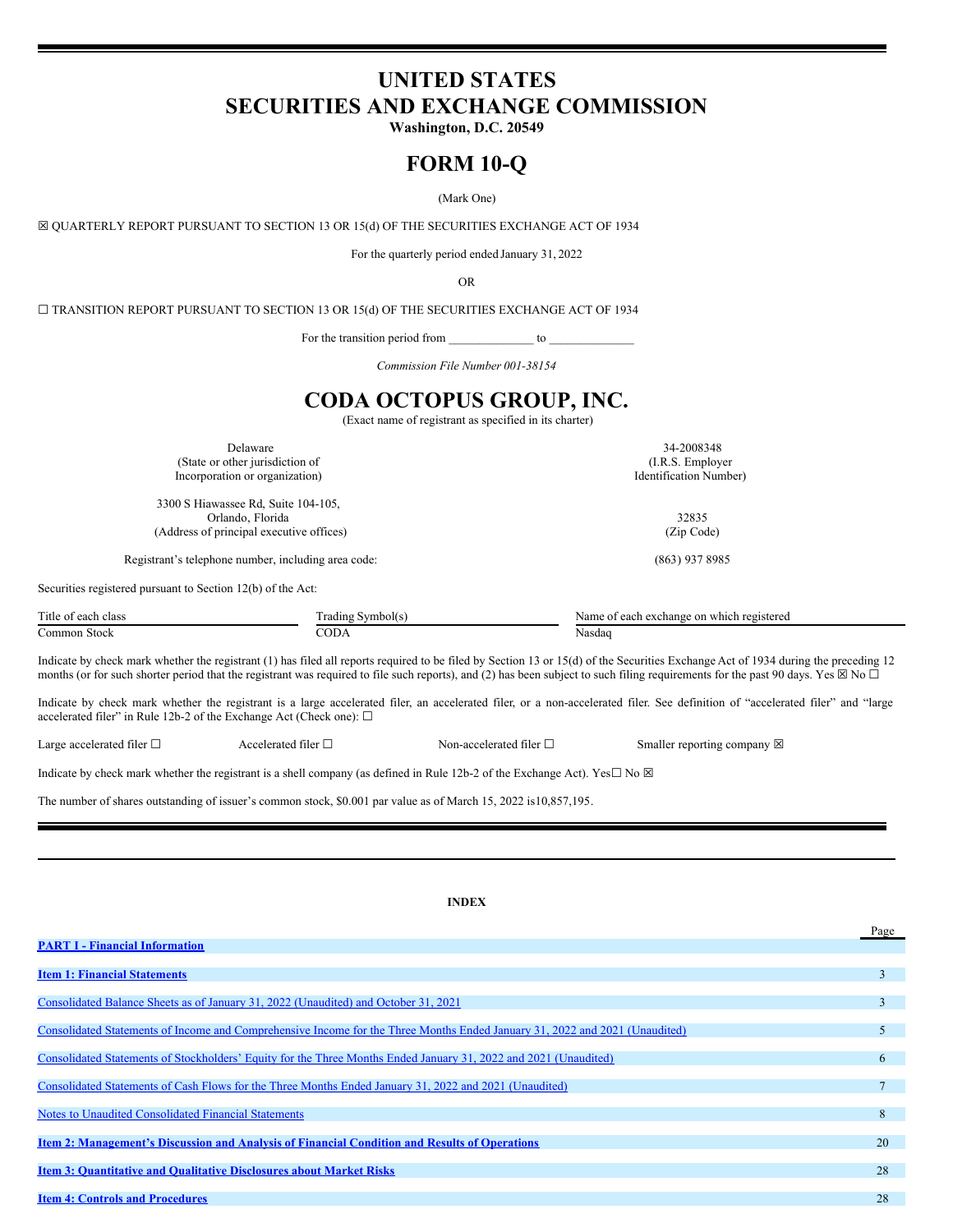| <b>PART II - Other Information</b>                                         | 29 |
|----------------------------------------------------------------------------|----|
| <b>Item 1: Legal Proceedings</b>                                           | 29 |
|                                                                            |    |
| <b>Item 1A: Risk Factors</b>                                               | 29 |
| <b>Item 2: Unregistered Sales of Equity Securities and Use of Proceeds</b> | 29 |
| <b>Item 3: Default Upon Senior Securities</b>                              | 29 |
| <b>Item 4: Mine Safety Disclosures</b>                                     | 29 |
| <b>Item 5: Other Information</b>                                           | 29 |
| <b>Item 6: Exhibits</b>                                                    | 29 |
|                                                                            |    |
| <b>Signatures</b>                                                          | 30 |
| $\overline{2}$                                                             |    |

# **PART I. FINANCIAL INFORMATION**

# **CODA OCTOPUS GROUP, INC. Consolidated Balance Sheets January 31, 2022 and October 31, 2021**

|                                     |    | 2022             |     | 2021       |  |
|-------------------------------------|----|------------------|-----|------------|--|
|                                     |    | <b>Unaudited</b> |     |            |  |
| <b>ASSETS</b>                       |    |                  |     |            |  |
|                                     |    |                  |     |            |  |
| <b>CURRENT ASSETS</b>               |    |                  |     |            |  |
| Cash                                | \$ | 20,711,228       | \$  | 17,747,656 |  |
| Accounts Receivable, net            |    | 1,535,682        |     | 4,207,996  |  |
| Inventory                           |    | 11,159,798       |     | 10,691,177 |  |
| <b>Unbilled Receivables</b>         |    | 401,661          |     | 1,080,384  |  |
| Prepaid Expenses                    |    | 313,945          |     | 1,202,327  |  |
| <b>Other Current Assets</b>         |    | 651,724          |     | 627,619    |  |
|                                     |    |                  |     |            |  |
| <b>Total Current Assets</b>         |    | 34,774,038       |     | 35,557,159 |  |
|                                     |    |                  |     |            |  |
| <b>FIXED ASSETS</b>                 |    |                  |     |            |  |
| Property and Equipment, net         |    | 6,743,670        |     | 6,037,101  |  |
|                                     |    |                  |     |            |  |
| <b>OTHER ASSETS</b>                 |    |                  |     |            |  |
| Goodwill and Other Intangibles, net |    | 3,794,880        |     | 3,794,383  |  |
| Deferred Tax Asset                  |    | 86,643           |     | 76,776     |  |
|                                     |    |                  |     |            |  |
| <b>Total Other Assets</b>           |    | 3,881,523        |     | 3,871,159  |  |
|                                     |    |                  |     |            |  |
| <b>Total Assets</b>                 | ς  | 45,399,231       | \$. | 45,465,419 |  |
|                                     |    |                  |     |            |  |
|                                     |    |                  |     |            |  |

The accompanying notes are an integral part of these unaudited consolidated financial statements

3

# **CODA OCTOPUS GROUP, INC. Consolidated Balance Sheets (Continued) January 31, 2022 and October 31, 2021**

|                                                |              | 2022<br><b>Unaudited</b> |              | 2021      |
|------------------------------------------------|--------------|--------------------------|--------------|-----------|
| <b>LIABILITIES AND STOCKHOLDERS' EQUITY</b>    |              |                          |              |           |
|                                                |              |                          |              |           |
| <b>CURRENT LIABILITIES</b>                     |              |                          |              |           |
|                                                |              |                          |              |           |
| <b>Accounts Payable</b>                        | $\mathbb{S}$ | 319,605                  | $\mathbb{S}$ | 1,454,611 |
| Accrued Expenses and Other Current Liabilities |              | 805,573                  |              | 740,449   |
| Note Payable                                   |              | $\overline{\phantom{a}}$ |              | 63,559    |
| Deferred Revenue                               |              | 1,288,231                |              | 1,999,841 |
|                                                |              |                          |              |           |
| <b>Total Current Liabilities</b>               |              | 2,413,409                |              | 4,258,460 |
|                                                |              |                          |              |           |
|                                                |              |                          |              |           |
| <b>LONG TERM LIABILITIES</b>                   |              |                          |              |           |
|                                                |              |                          |              |           |
| Deferred Revenue, less current portion         |              | 153,176                  |              | 157,886   |
|                                                |              |                          |              |           |
| <b>Total Long Term Liabilities</b>             |              | 153,176                  |              | 157,886   |
|                                                |              |                          |              |           |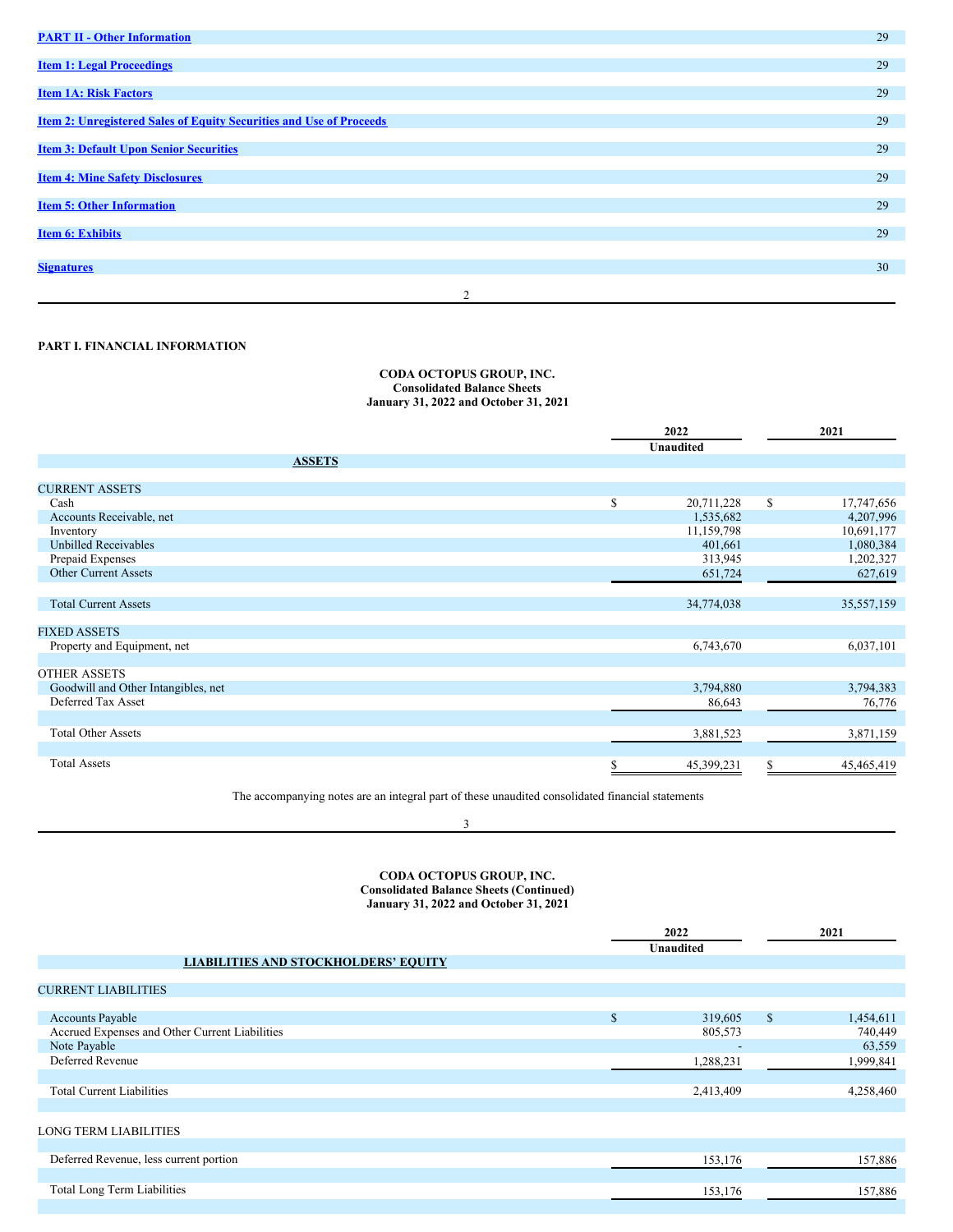| <b>Total Liabilities</b>                                                                                      | 2,566,585    | 4,416,346      |
|---------------------------------------------------------------------------------------------------------------|--------------|----------------|
|                                                                                                               |              |                |
| STOCKHOLDERS' EQUITY                                                                                          |              |                |
|                                                                                                               |              |                |
| Common Stock, \$.001 par value; 150,000,000 shares authorized, 10,857,195 shares issued and outstanding as of |              |                |
| January 31, 2022 and October 31, 2021, respectively                                                           | 10.858       | 10,858         |
| Additional Paid-in Capital                                                                                    | 61,508,306   | 61,183,131     |
| Accumulated Other Comprehensive Loss                                                                          | (1,425,909)  | (1,667,059)    |
| <b>Accumulated Deficit</b>                                                                                    | (17,260,609) | (18, 477, 857) |
|                                                                                                               |              |                |
| Total Stockholders' Equity                                                                                    | 42,832,646   | 41,049,073     |
|                                                                                                               |              |                |
| Total Liabilities and Stockholders' Equity                                                                    | 45,399,231   | 45,465,419     |
|                                                                                                               |              |                |

The accompanying notes are an integral part of these unaudited consolidated financial statements

# 4

# **CODA OCTOPUS GROUP, INC. Consolidated Statements of Income and Comprehensive Income For the Periods Indicated (Unaudited)**

|                                         |                           | Three Months Ended January 31, |            |  |
|-----------------------------------------|---------------------------|--------------------------------|------------|--|
|                                         | 2022                      |                                | 2021       |  |
| <b>Net Revenues</b>                     | 5,838,208<br>\$.          | \$                             | 5,050,459  |  |
| Cost of Revenues                        | 1,678,274                 |                                | 1,735,537  |  |
| Gross Profit                            | 4,159,934                 |                                | 3,314,922  |  |
| OPERATING EXPENSES                      |                           |                                |            |  |
| Research & Development                  | 672,890                   |                                | 583,139    |  |
| Selling, General & Administrative       | 2,111,112                 |                                | 1,813,366  |  |
| <b>Total Operating Expenses</b>         | 2,784,002                 |                                | 2,396,505  |  |
| <b>INCOME FROM OPERATIONS</b>           | 1,375,932                 |                                | 918,417    |  |
| OTHER INCOME (EXPENSE)                  |                           |                                |            |  |
| Other Income                            | 79,994                    |                                | 92,025     |  |
| <b>Interest Expense</b>                 | (11,278)                  |                                | (14, 514)  |  |
| Total Other Income                      | 68,716                    |                                | 77,511     |  |
| INCOME BEFORE INCOME TAX EXPENSE        | 1,444,648                 |                                | 995,928    |  |
| INCOME TAX (EXPENSE) BENEFIT            |                           |                                |            |  |
| Current Tax (Expense) Benefit           | (285, 609)                |                                | 24,725     |  |
| Deferred Tax Benefit                    | 58,209                    |                                | 108,191    |  |
| Total Income Tax (Expense) Benefit      | (227, 400)                |                                | 132,916    |  |
| <b>NET INCOME</b>                       | 1,217,248                 |                                | 1,128,844  |  |
| NET INCOME PER SHARE:                   |                           |                                |            |  |
| <b>Basic</b>                            | \$<br>0.11                | \$                             | 0.10       |  |
| Diluted                                 |                           | $\overline{\$}$                |            |  |
|                                         | 0.11                      |                                | 0.10       |  |
| <b>WEIGHTED AVERAGE SHARES:</b>         |                           |                                |            |  |
| <b>Basic</b>                            | 10,857,195                |                                | 10,751,881 |  |
| Diluted                                 | 11,396,861                |                                | 11,308,881 |  |
| <b>NET INCOME</b>                       | \$<br>1,217,248           | \$                             | 1,128,844  |  |
| Foreign Currency Translation Adjustment | 241,150                   |                                | 925,613    |  |
| Total Other Comprehensive Income        | 241,150                   | \$                             | 925,613    |  |
| <b>COMPREHENSIVE INCOME</b>             | $\mathbb{S}$<br>1,458,398 | $\mathbb{S}$                   | 2,054,457  |  |

The accompanying notes are an integral part of these unaudited consolidated financial statements

# 5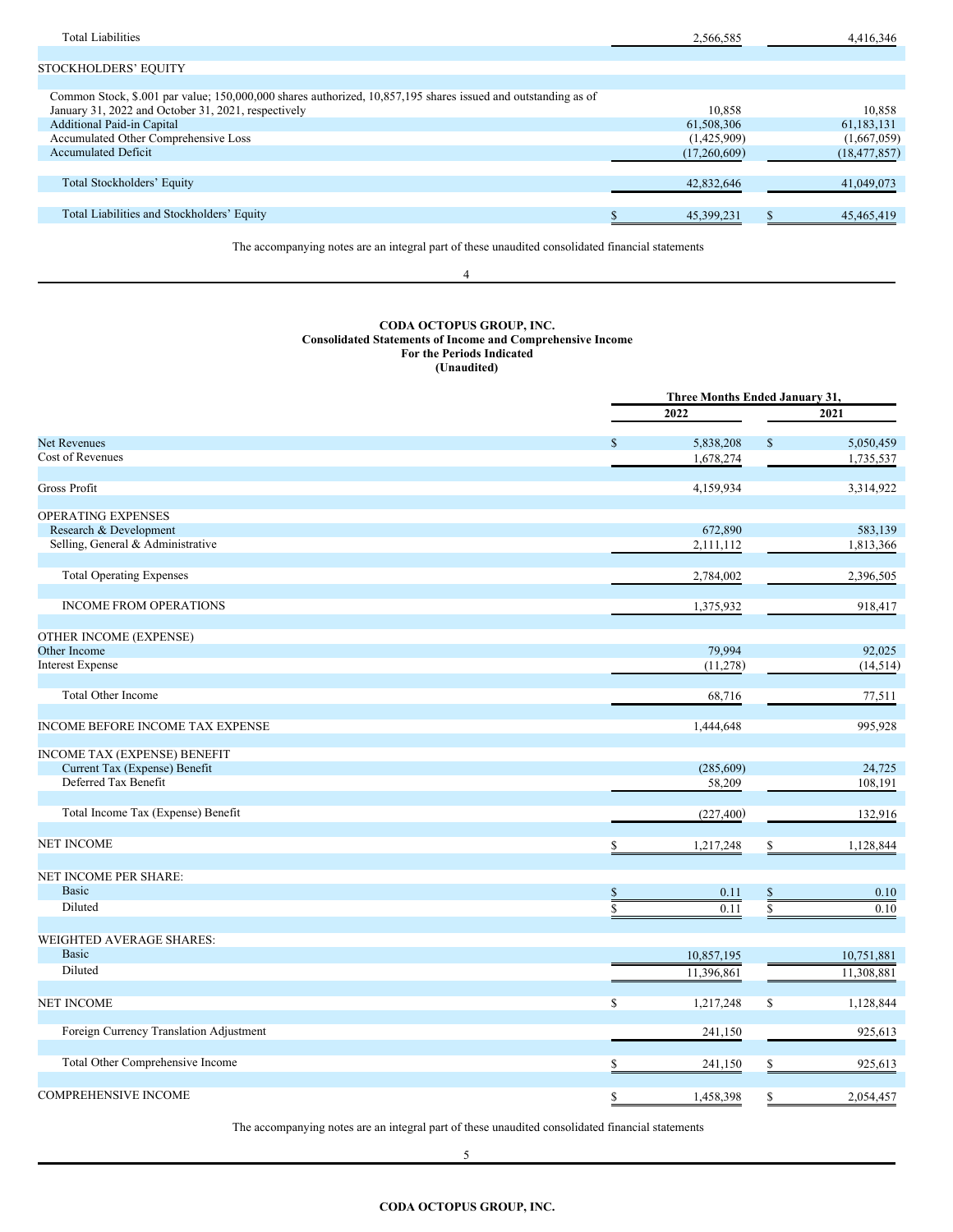#### **Consolidated Statements of Changes in Stockholders' Equity For the Three Months Ended January 31, 2022 and 2021 (Unaudited)**

|                                         | Common Stock  |    |                          | Additional<br>Paid-in |    | Accumulated<br>Other<br>Comprehensive | Accumulated       |              |
|-----------------------------------------|---------------|----|--------------------------|-----------------------|----|---------------------------------------|-------------------|--------------|
|                                         | <b>Shares</b> |    | Amount                   | Capital               |    | Income $(Loss)$                       | Deficit           | Total        |
| Balance, October 31, 2020               | 10,751,881    | S. | 10,753                   | \$60,132,415          | S. | (2,321,278)                           | \$ (23, 425, 622) | \$34,396,268 |
| Employee stock based compensation       |               |    |                          | 174,447               |    |                                       | -                 | 174,447      |
| Foreign currency translation adjustment |               |    |                          |                       |    | 925,613                               | ۰                 | 925,613      |
| Net Income                              |               |    |                          |                       |    |                                       | 1,128,844         | 1,128,844    |
| Balance, January 31, 2021               | 10,751,881    |    | 10,753                   | \$60,306,862          |    | (1,395,665)                           | \$(22,296,778)    | \$36,625,172 |
|                                         |               |    |                          |                       |    |                                       |                   |              |
| Balance, October 31, 2021               | 10,857,195    | S. | 10,858                   | \$61,183,131          | S. | (1,667,059)                           | \$(18, 477, 857)  | \$41,049,073 |
| Employee stock based compensation       |               |    | $\overline{\phantom{0}}$ | 325,175               |    |                                       | ۰.                | 325,175      |
| Foreign currency translation adjustment |               |    |                          |                       |    | 241,150                               | ۰                 | 241,150      |
| Net Income                              |               |    |                          |                       |    |                                       | 1,217,248         | 1,217,248    |
| Balance, January 31, 2022               | 10.857.195    |    | 10,858                   | \$61,508,306          |    | (1,425,909)                           | \$(17,260,609)    | \$42,832,646 |

The accompanying notes are an integral part of these unaudited consolidated financial statements 6

### **CODA OCTOPUS GROUP, INC. Consolidated Statements of Cash Flows (Unaudited)**

|                                                                                   | Three Months Ended January 31, |             |    |            |
|-----------------------------------------------------------------------------------|--------------------------------|-------------|----|------------|
|                                                                                   |                                | 2022        |    | 2021       |
| CASH FLOWS FROM OPERATING ACTIVITIES                                              |                                |             |    |            |
| Net income                                                                        | \$.                            | 1,217,248   | \$ | 1,128,844  |
| Adjustments to reconcile net income to net cash provided by operating activities: |                                |             |    |            |
| Depreciation and amortization                                                     |                                | 161,466     |    | 366.183    |
| Stock based compensation                                                          |                                | 325,175     |    | 174,447    |
| Deferred income taxes                                                             |                                | (9,750)     |    | (108, 191) |
| Funding from Paycheck Protection Program recognized as income                     |                                |             |    | (89, 971)  |
| (Increase) decrease in operating assets:                                          |                                |             |    |            |
| Accounts receivable                                                               |                                | 2,608,920   |    | 144,023    |
| Inventory                                                                         |                                | (613, 670)  |    | (853, 446) |
| Unbilled receivables                                                              |                                | 675,179     |    | (450, 180) |
| Prepaid expenses                                                                  |                                | 863,618     |    | (10, 805)  |
| Other current assets                                                              |                                | (26,093)    |    | (47,225)   |
| Increase (decrease) in operating liabilities:                                     |                                |             |    |            |
| Accounts payable and other current liabilities                                    |                                | (1,047,139) |    | (540, 604) |
| Deferred revenue                                                                  |                                | (693, 455)  |    | 316,639    |
| Net Cash Provided by Operating Activities                                         |                                | 3,461,499   |    | 29,714     |
| CASH FLOWS FROM INVESTING ACTIVITIES                                              |                                |             |    |            |
| Purchases of property and equipment                                               |                                | (987,093)   |    | (406, 083) |
| Purchases of other intangible assets                                              |                                | (14, 871)   |    | (3,061)    |
| Net Cash Used in by Investing Activities                                          |                                | (1,001,964) |    | (409, 144) |
| CASH FLOWS FROM FINANCING ACTIVITIES                                              |                                |             |    |            |
| Repayment of note                                                                 |                                | (63, 559)   |    | (125, 142) |
| Proceeds from Paycheck Protection Program                                         |                                |             |    | 526,545    |
| Net Cash (Used in) Provided by Financing Activities                               |                                | (63, 559)   |    | 401,403    |
|                                                                                   |                                |             |    |            |
| EFFECT OF CURRENCY TRANSLATION ON CHANGES IN CASH                                 |                                | 567,596     |    | 925,613    |
|                                                                                   |                                |             |    |            |
| <b>NET INCREASE IN CASH</b>                                                       |                                | 2,963,572   |    | 947,586    |
| CASH AT THE BEGINNING OF THE PERIOD                                               |                                | 17,747,656  |    | 15,134,289 |
|                                                                                   |                                |             |    |            |
| CASH AT THE END OF THE PERIOD                                                     |                                | 20,711,228  | \$ | 16,081,875 |
| SUPPLEMENTAL CASH FLOW INFORMATION                                                |                                |             |    |            |
| Cash paid for interest                                                            | S                              | 11,278      | \$ | 14,514     |
| Cash paid for taxes                                                               | S                              | 51,264      | \$ |            |
|                                                                                   |                                |             |    |            |

The accompanying notes are an integral part of these unaudited consolidated financial statements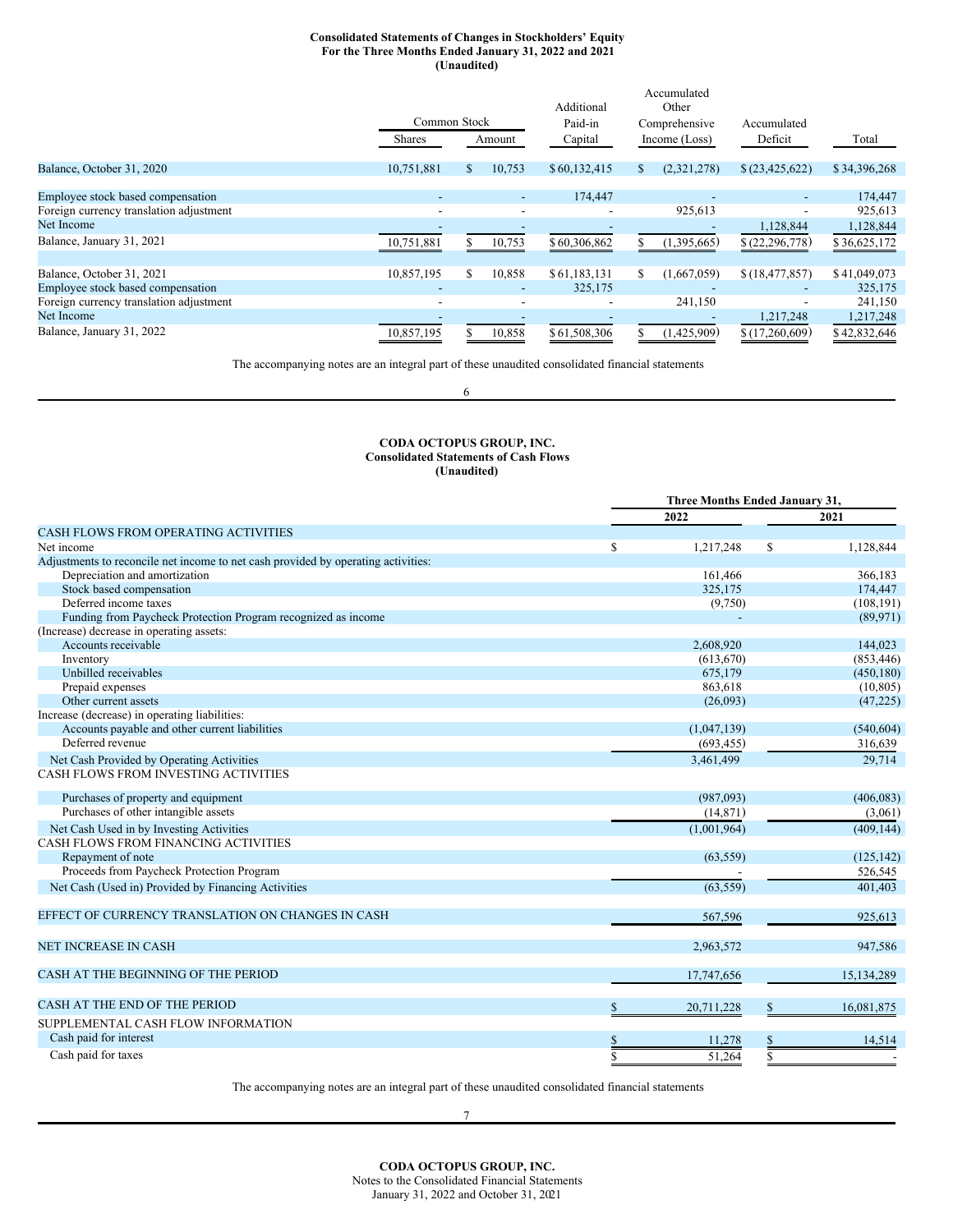### NOTE 1 – ORGANIZATION AND DESCRIPTION OF BUSINESS

Coda Octopus Group, Inc. ("Coda," "the Company," or "we") operates two distinct operating business units. These are the Marine Technology Business ("Products Business", "Products Operations" or "Products Segment") and the Marine Engineering Business ("Services Business", "Engineering Business" or "Engineering Operations"). The Marine Technology Business sells technology solutions to the subsea and underwater markets. These are designed, developed, manufactured and supported by the Business. Among the solutions it designs and develops, and which currently is its main revenue generating product, is its real time 3D volumetric imaging sonar which is a patented unique and leading product in the subsea/underwater market and marketed under the name Echoscope® and Echoscope PIPE® - PIPE is an acronym for Parallel Intelligent Processing Engine. It also recently launched a new diver management system (Diver Augmented Vision Display (DAVD)) system addressing the global defense and commercial diving market and which it believes is a significant part of its growth pillars. The requirements for the DAVD system emanated from Office of Naval Research and the concept of using a pair of transparent glasses in the Head up Display (HUD) is patented and licensed to the Company by United States Department of the Navy at Naval Surface Warfare Center Panama City Division. The Marine Engineering Business are sub-contractors to Prime Defense Contractor and generally supplies proprietary sub-assemblies to these Primes for incorporation into broader mission critical defense systems. These parts typically are supplied for the life of the program to which they pertain.

The consolidated financial statements include the accounts of Coda Octopus Group, Inc. and our domestic and foreign subsidiaries. All significant intercompany transactions and balances have been eliminated in the consolidated financial statements.

#### NOTE 2 – REVENUE RECOGNITION

The Company recognizes revenue under the Financial Accounting Standards Board's Topic 606,*Revenue from Contracts with Customers*("Topic 606").

Topic 606 has established a five-step process to determine the amount of revenue to record from contracts with customers. The five steps are:

- Determine if we have a contract with a customer;
- Determine the performance obligations in that contract;
- Determine the transaction price;
- Allocate the transaction price to the performance obligations; and
- Determine when to recognize revenue.

Our revenues are earned under formal contracts with our customers and are derived from both sales and rental of underwater technologies and equipment for real time 3D imaging, mapping, defense and survey applications and from the engineering services which we provide primarily to prime defense contractors. Our contracts do not include the possibility for additional contingent consideration so that our determination of the contract price does not involve having to consider potential additional variable consideration. Our sales do not include a right of return by the customer.

8

# **CODA OCTOPUS GROUP, INC.**

Notes to the Consolidated Financial Statements January 31, 2022 and October 31, 2021

# NOTE 2 – REVENUE RECOGNITION (Continued)

With regard to our Marine Technology Business ("Products Business"), all of our products are sold on a stand-alone basis and those market prices are evidence of the value of the products. To the extent that we also provide services (e.g., installation, training, post-sales technical support etc.), those services are either included as part of the product or are subject to written contracts based on the stand-alone value of those services. Revenue from the sale of services is recognized when those services have been provided to the customer and evidence of the provision of those services exist.

Revenue derived from either our subscription package offerings or rental of our equipment is recognized when performance obligations are met, in particular, on a daily basis during the subscription or rental period.

For arrangements with multiple performance obligations, we recognize product revenue by allocating the transaction revenue to each performance obligation based on the relative fair value of each deliverable and recognize revenue when performance obligations are met including when equipment is delivered, and for rental of equipment, when installation and other services are performed.

Our contracts sometimes require customer payments in advance of revenue recognition and are recognized as revenue when the Company has fulfilled its obligations under the respective contracts. Until such time, we recognize this prepayment as deferred revenue.

For software license sales for which any services rendered are not considered distinct to the functionality of the software, we recognize revenue upon delivery of the software.

With respect to revenues related to our Services Business, there are contracts in place that specify the fixed hourly rate and other reimbursable costs to be billed based on material and direct labor hours incurred and, revenue is recognized on these contracts based on material and the direct labor hours incurred. Revenues from fixed-price contracts are recognized on the percentage-of-completion method, measured by the percentage of costs incurred (materials and direct labor hours) to date to estimated total services (materials and direct labor hours) for each contract. This method is used as we consider expenditures for direct materials and labor hours to be the best available measure of progress on these contracts.

On a quarterly basis, we examine all of our fixed-price contracts to determine if there are any losses to be recognized during the period. Any such loss is recorded in the quarter in which the loss first becomes apparent based upon costs incurred to date and the estimated costs to complete as determined by experience from similar contracts. Variations from estimated contract performance could result in adjustments to operating results.

### *Recoverability of Deferred Costs*

In accordance with Topic 606, we defer costs on projects for service revenue. Deferred costs consist primarily of incremental direct costs to customize and install systems, as defined in individual customer contracts, including costs to acquire hardware and software from third parties and payroll costs for our employees and other third parties. The pricing of these service contracts is intended to provide for the recovery of these types of deferred costs over the life of the contract.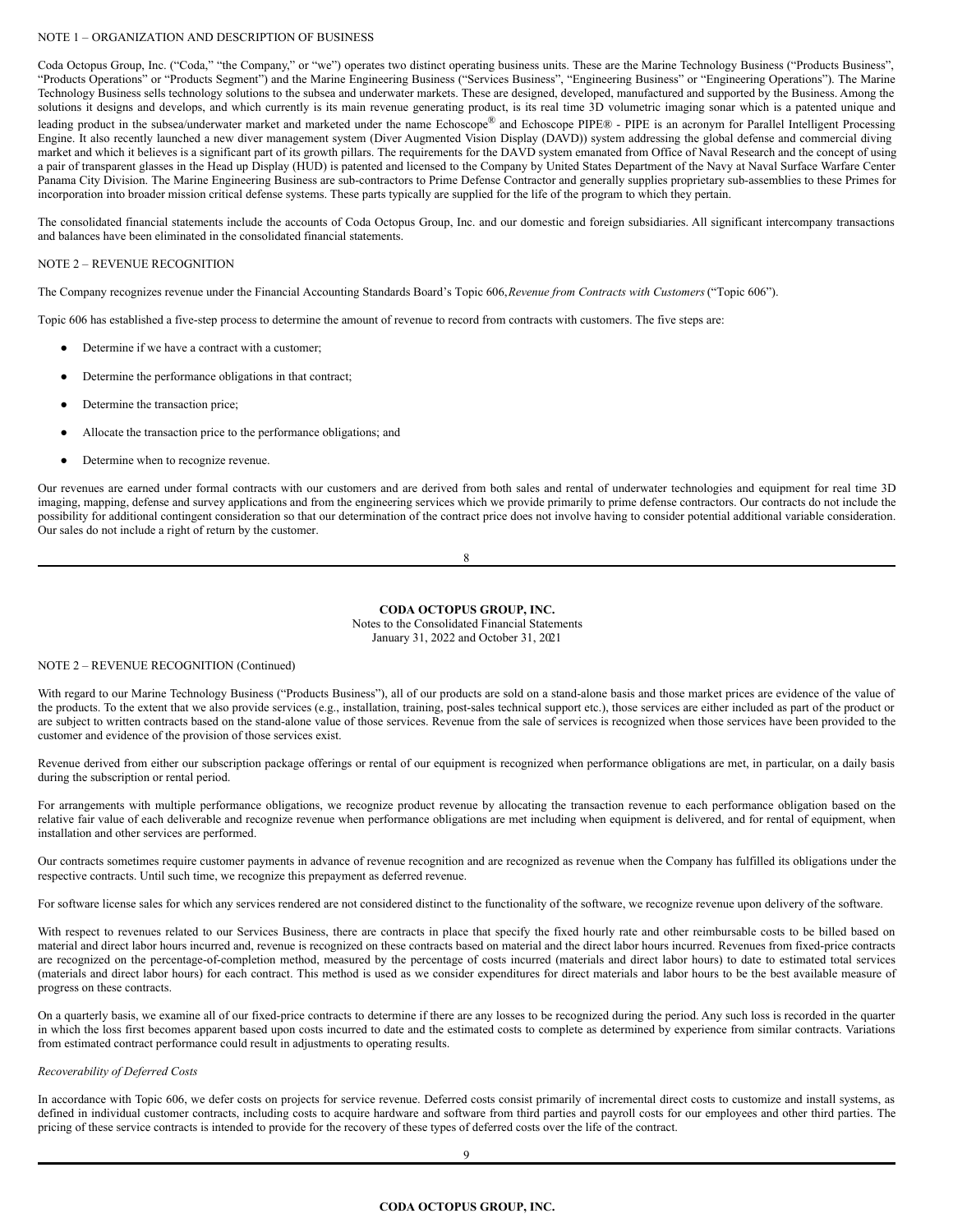#### Notes to the Consolidated Financial Statements January 31, 2022 and October 31, 2021

# NOTE 2 – REVENUE RECOGNITION (Continued)

We recognize such costs in accordance with our revenue recognition policy by contract. For revenue recognized under the percentage of completion method, costs are recognized as products are delivered or services are provided in accordance with the percentage of completion calculation. For revenue recognized over time, costs are recognized ratably over the term of the contract, commencing on the date of revenue recognition. At each quarterly balance sheet date, we review deferred costs, to ensure they are ultimately recoverable.

Any anticipated losses on uncompleted contracts are recognized when evidence indicates the estimated total cost of a contract exceeds its estimated total revenue.

### *Deferred Commissions*

Our incremental direct costs of obtaining a contract, which consists of sales commissions are deferred and amortized over the period of the contract performance. We classify deferred commissions as current or noncurrent based on the timing of when we expect to recognize the expense. The current and noncurrent portions of deferred commissions are included in prepaid expenses and other current assets, and other assets, net, respectively, in our consolidated balance sheets. As of January 31, 2022, and October 31, 2021, we had deferred commissions of \$0 and \$0, respectively. Amortization expense related to deferred commissions was \$0 and \$3,884 in the three months years ended January 31, 2022, and 2021, respectively.

#### *Other Revenue Disclosures*

See Note 15 – Disaggregation of Revenue for a breakdown of revenues from external customers and cost of those revenues between our Product Segment and Services Segment including information on the split of revenues by geography.

### NOTE 3 – FAIR VALUE OF FINANCIAL INSTRUMENTS

The Company's financial instruments include cash, accounts receivable, accounts payable, accrued expenses and notes payable. The carrying amounts of cash, accounts receivable, accounts payable and accrued expenses approximate fair values because of the short-term nature of these instruments. The aggregate carrying amount of the notes payable approximates fair value as they bear interest at a market interest rate based on their term and maturity.

The fair value of the Company's long-term debt approximates its carrying amount based on the fact that the Company believes it could obtain similar terms and conditions for similar debt.

# NOTE 4 – FOREIGN CURRENCY TRANSLATION

Assets and liabilities are translated at the prevailing exchange rates at the balance sheet dates. Related revenues and expenses are translated at weighted average exchange rates in effect during the reporting period. Stockholders' equity, fixed assets and long-term investments are recorded at historical exchange rates. Resulting translation adjustments are recorded as a separate component in stockholders' equity as part of accumulated other comprehensive income or (loss) as may be appropriate. Foreign currency transaction gains and losses are included in the consolidated statements of income and comprehensive income.

10

# **CODA OCTOPUS GROUP, INC.**

Notes to the Consolidated Financial Statements January 31, 2022 and October 31, 2021

## NOTE 5 – INVENTORY

| Inventory is stated at the lower of cost (First in, First Out method) or net realizable value. Inventory consisted of the following components: |             |            |             |            |  |
|-------------------------------------------------------------------------------------------------------------------------------------------------|-------------|------------|-------------|------------|--|
|                                                                                                                                                 | January 31, |            | October 31. |            |  |
|                                                                                                                                                 | 2022        |            |             | 2021       |  |
| Raw materials and parts                                                                                                                         |             | 7.926.535  |             | 7,525,419  |  |
| Work in progress                                                                                                                                |             | 793,246    |             | 919.619    |  |
| Finished goods                                                                                                                                  |             | 2,440,017  |             | 2.246.139  |  |
| Total Inventory                                                                                                                                 |             | 11,159,798 |             | 10,691,177 |  |

# NOTE 6 – FIXED ASSETS

Property and equipment consisted of the following as of:

|                                      |    | January 31,<br>2022 |               | October 31,<br>2021 |
|--------------------------------------|----|---------------------|---------------|---------------------|
|                                      |    |                     |               |                     |
| <b>Buildings</b>                     | S. | 6,019,236           | <sup>\$</sup> | 5,298,028           |
| Land                                 |    | 200,000             |               | 200,000             |
| Office machinery and equipment       |    | 1,666,436           |               | 1,622,871           |
| Rental assets                        |    | 2,427,189           |               | 2,326,486           |
| Furniture, fixtures and improvements |    | 1,206,402           |               | 1,218,217           |
| Totals                               |    | 11,519,263          |               | 10,665,602          |
| Less: accumulated depreciation       |    | (4,775,593)         |               | (4,628,501)         |
|                                      |    |                     |               |                     |
| Total Property and Equipment, net    |    | 6,743,670           |               | 6.037.101           |

# NOTE 7 – OTHER CURRENT ASSETS

Other current assets consisted of the following as of:

|          | $\sim$ $\sim$<br>January 31, |  | $\sim$ $\sim$<br>October 31, |
|----------|------------------------------|--|------------------------------|
|          | 2022                         |  | 2021                         |
| Deposits | 32,280                       |  | 63,992                       |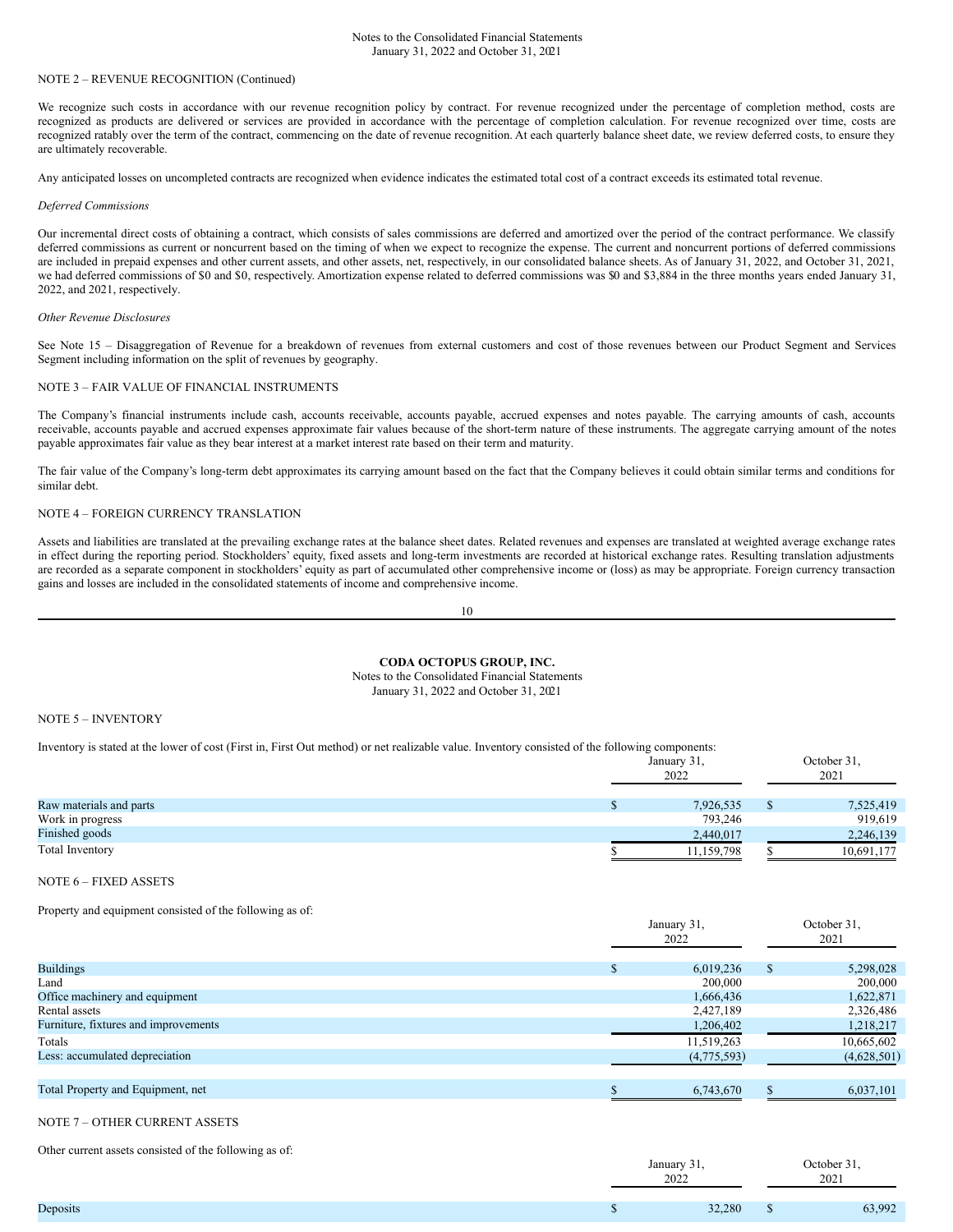| Other Tax Receivables                        | 43,156  |         |
|----------------------------------------------|---------|---------|
| <b>Employee Retention Credit Receivables</b> | 576,288 | 563,627 |
| <b>Total Other Current Assets</b>            | 651.724 | 627.619 |

11

# **CODA OCTOPUS GROUP, INC.**

Notes to the Consolidated Financial Statements January 31, 2022 and October 31, 2021

NOTE 8 – ESTIMATES

The preparation of consolidated financial statements in conformity with U.S. GAAP requires management to make estimates and assumptions that affect the reported amounts of assets and liabilities and disclosure of contingent assets and liabilities at the date of the financial statements and the reported amounts of revenues including unbilled and deferred revenues and expenses during the reporting period. Actual results could differ from those estimates. Significant estimates include estimates related to the percentage of completion method used to account for contracts including costs and earnings in excess of billings, billings in excess of costs and estimated earnings and the valuation of goodwill.

# NOTE 9 – CONTRACTS IN PROGESS

Costs and estimated earnings in excess of billings on uncompleted contracts represent accumulated project expenses and fees which have not been invoiced to customers as of the date of the balance sheet. These amounts are stated on the consolidated balance sheets as Unbilled Receivables of \$401,661 and \$1,080,384 as of January 31, 2022, and October 31, 2021, respectively.

Our Deferred Revenue of \$1,151,451 and \$1,879,790 as of January 31, 2022, and October 31, 2021, respectively, consists of billings in excess of costs and revenues received as part of our warranty obligations upon completing a sale, as elaborated further in the last paragraph of this note.

Sales of equipment include a separate performance obligation for warranty, which is treated as deferred revenue,along with extended warranty sales, which may be purchased by customers. These amounts are amortized over the relevant warranty period (12 months is our standard warranty or 24, 36 or 60 months for extended warranty, sold as Through Life Support (TLS) Package) from the date of sale. These amounts are stated on the consolidated balance sheets as a component of Deferred Revenue and were \$289,956 and \$277,937 as of January 31, 2022 and October 31, 2021, respectively.

### NOTE 10 – CONCENTRATIONS

#### Significant Customers

During the three months ended January 31, 31, 2022, the Company had two customers from whom it generated sales greater than 10% of net revenues. Revenue from these customers was \$1,855,731, or 32% of net revenues during the period. Receivables from these customers was less than 10% of net receivables as of January 31, 2022.

During the three months ended January 31, 2021, the Company had two customers from whom it generated sales greater than 10% of net revenues. Revenues from these customers was \$1,303,807, or 26% of net revenues during the year. Total accounts receivable from these customers as of January 31, 2021 was \$862,850 or 46% of accounts receivable.

12

# **CODA OCTOPUS GROUP, INC.**

Notes to the Consolidated Financial Statements January 31, 2022 and October 31, 2021

NOTE 11 – NOTE PAYABLE

|                                                                                                                                                                                                                                                                                            | January 31.<br>2022 | October 31.<br>2021 |
|--------------------------------------------------------------------------------------------------------------------------------------------------------------------------------------------------------------------------------------------------------------------------------------------|---------------------|---------------------|
| Secured note payable to HSBC NA with interest payable on the 28 <sup>th</sup> day of each month at 4.56% per annum.<br>Our monthly repayment obligation under this loan is \$43,777 (comprising both principal and interest<br>repayment). The maturity of this Loan was December 28, 2021 |                     | 63,559              |
| Total                                                                                                                                                                                                                                                                                      |                     | 63,559              |
| Less: current portion                                                                                                                                                                                                                                                                      |                     | (63, 559)           |
| <b>Total Long Term Note Payable</b>                                                                                                                                                                                                                                                        |                     |                     |

The HSBC loan was satisfied in full in the Current Quarter.

The Company entered into a \$4,000,000 revolving line of credit facility with HSBC NA on November 27, 2019, with the interest rate established as the applicable prime rate. This revolving line of credit facility is subject to annual renewal and has been extended to November 2022. The outstanding balance on the line of credit was \$0 as of January 31, 2022 and October 31, 2021.

# NOTE 12 – RECENT ACCOUNTING PRONOUNCEMENTS

There have been no new accounting pronouncements not yet effective that have significant or potential significance, to our Consolidated Financial Statements.

NOTE 13 – EARNINGS PER SHARE

| Three Months | Three Months |
|--------------|--------------|
| Ended        | Ended        |
| January 31,  | January 31,  |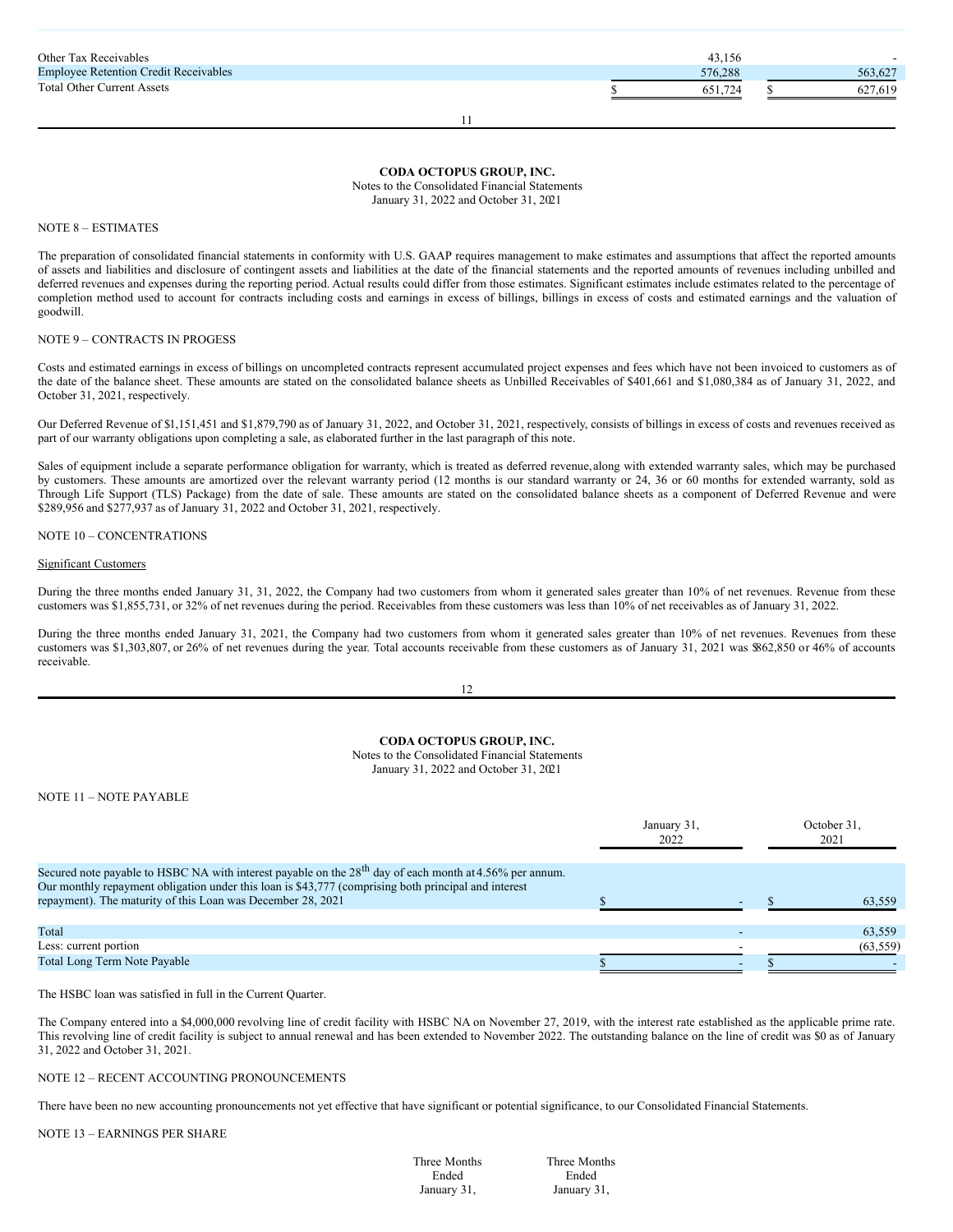| <b>Fiscal Period</b>                                    |    | 2022       |    | 2021       |
|---------------------------------------------------------|----|------------|----|------------|
| Numerator:                                              |    |            |    |            |
| Net Income                                              | S  | 1,217,248  | S  | 1,128,844  |
|                                                         |    |            |    |            |
| Denominator:                                            |    |            |    |            |
| Basic weighted average common shares outstanding        |    | 10,857,195 |    | 10,751,881 |
| Unvested portion of options and restricted stock awards |    | 539,666    |    | 557,000    |
| Diluted outstanding shares                              |    | 11,396,861 |    | 11,308,881 |
|                                                         |    |            |    |            |
| Net Income per share                                    |    |            |    |            |
|                                                         |    |            |    |            |
| <b>Basic</b>                                            | \$ | 0.11       | \$ | 0.10       |
| Diluted                                                 | S  | 0.11       | \$ | 0.10       |
|                                                         |    |            |    |            |
|                                                         |    | 13         |    |            |

# **CODA OCTOPUS GROUP, INC.**

Notes to the Consolidated Financial Statements January 31, 2022 and October 31, 2021

# NOTE 14 -SEGMENT ANALYSIS

Based on the fundamental difference in the types of offering products versus services, we operatetwo distinct reportable segments which are managed separately. Coda Octopus Products ("Marine Technology Business" or "Products Segment") operations are comprised primarily of sale of underwater technology sonar solutions, products for underwater operations including hardware and software; diver management system; and rental of solutions and products to the underwater market. Coda Octopus Martech and Coda Octopus Colmek ("Marine Engineering Business" or "Services Segment") provides engineering services primarily as sub-contractors to prime defense contractors.

Segment operating income is total segment revenue reduced by operating expenses identifiable with the business segment. Corporate includes general corporate administrative costs ("Overhead").

The Company evaluates performance and allocates resources based upon segment operating income.

There are inter-segment sales which have been eliminated in our financial statements but are disclosed in the tables below for information purposes.

The following table summarizes segment asset and operating balances by reportable segment as of and for the three months ended January 31, 2022, and 2021, respectively.

The Company's reportable business segments sell their goods and services in four geographic locations:

- **Americas**
- **Europe**
- Australia/Asia
- Middle East/Africa

14

# **CODA OCTOPUS GROUP, INC.**

Notes to the Consolidated Financial Statements January 31, 2022 and October 31, 2021

# NOTE 14 -SEGMENT ANALYSIS (Continued)

|                                      |              | <b>Marine</b><br>Technology<br><b>Business</b><br>(Products) | <b>Marine</b><br><b>Engineering</b><br><b>Business</b><br>(Services) |           | Overhead      |                          | Total         |           |
|--------------------------------------|--------------|--------------------------------------------------------------|----------------------------------------------------------------------|-----------|---------------|--------------------------|---------------|-----------|
| Three Months Ended January 31, 2022  |              |                                                              |                                                                      |           |               |                          |               |           |
| <b>Net Revenues</b>                  | $\mathbf{s}$ | 3,823,748                                                    | $\mathbb{S}$                                                         | 2,014,460 | $\mathcal{S}$ | $\overline{\phantom{a}}$ | $\mathcal{S}$ | 5,838,208 |
| <b>Cost of Revenues</b>              |              | 572,292                                                      |                                                                      | 1,105,982 |               |                          |               | 1,678,274 |
| <b>Gross Profit</b>                  |              | 3,251,456                                                    |                                                                      | 908,478   |               |                          |               | 4,159,934 |
| Research & Development               |              | 529,375                                                      |                                                                      | 143,515   |               | $\overline{\phantom{a}}$ |               | 672,890   |
| Selling, General & Administrative    |              | 753,614                                                      |                                                                      | 651,149   |               | 706,349                  |               | 2,111,112 |
| <b>Total Operating Expenses</b>      |              | 1,282,989                                                    |                                                                      | 794,664   |               | 706,349                  |               | 2,784,002 |
| <b>Income (Loss) from Operations</b> |              | 1,968,467                                                    |                                                                      | 113,814   |               | (706, 349)               |               | 1,375,932 |
| <b>Other Income (Expense)</b>        |              |                                                              |                                                                      |           |               |                          |               |           |
| Other Income                         |              | 9,049                                                        |                                                                      | 70,945    |               |                          |               | 79,994    |
| <b>Interest Expense</b>              |              | (4,882)                                                      |                                                                      | (5,026)   |               | (1,370)                  |               | (11,278)  |
| <b>Total Other Income (Expense)</b>  |              | 4,167                                                        |                                                                      | 65,919    |               | (1,370)                  |               | 68,716    |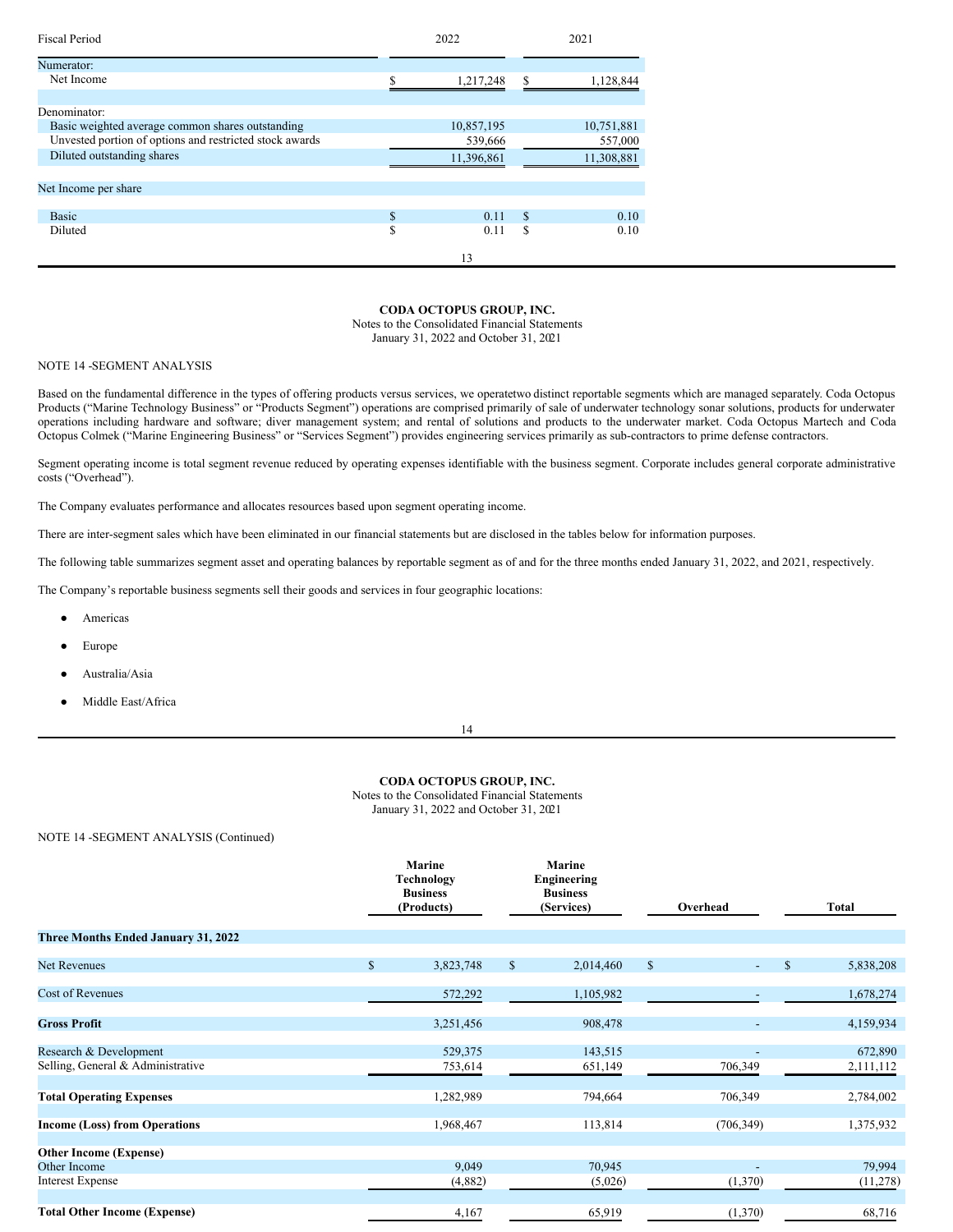| Income (Loss) before Income Taxes                                 |    | 1,972,634  |    | 179,733    | (707, 719)    |    | 1,444,648  |
|-------------------------------------------------------------------|----|------------|----|------------|---------------|----|------------|
|                                                                   |    |            |    |            |               |    |            |
| <b>Income Tax (Expense) Benefit</b>                               |    |            |    |            |               |    |            |
| Current Tax (Expense) Benefit                                     |    | (266, 520) |    | 24,036     | (43, 125)     |    | (285, 609) |
| Deferred Tax Benefit                                              |    | 6,708      |    | 204        | 51,297        |    | 58,209     |
|                                                                   |    |            |    |            |               |    |            |
| <b>Total Income Tax (Expense) Benefit</b>                         |    | (259, 812) |    | 24,240     | 8,172         |    | (227, 400) |
| <b>Net Income (Loss)</b>                                          |    | 1,712,822  | S  | 203,973    | (699, 547)    |    | 1,217,248  |
| <b>Supplemental Disclosures</b>                                   |    |            |    |            |               |    |            |
|                                                                   |    |            |    |            |               |    |            |
| <b>Total Assets</b>                                               | \$ | 30,847,114 | \$ | 13,893,382 | \$<br>658,735 | \$ | 45,399,231 |
| <b>Total Liabilities</b>                                          | \$ | 1,635,666  | \$ | 501,339    | \$<br>429,580 | S  | 2,566,585  |
|                                                                   |    |            |    |            |               |    |            |
| Revenues from Intercompany Sales - eliminated from sales<br>above | \$ | 389,395    | \$ | 115,823    | \$<br>600,000 | \$ | 1,105,218  |
|                                                                   |    |            |    |            |               |    |            |
| Depreciation and Amortization                                     | S  | 135,658    | \$ | 16,657     | \$<br>9,151   | \$ | 161,466    |
| Purchases of Long-lived Assets                                    | S  | 986,093    | \$ | 1,000      | \$<br>14,871  | \$ | 1,001,964  |
|                                                                   |    | 15         |    |            |               |    |            |

# **CODA OCTOPUS GROUP, INC.**

Notes to the Consolidated Financial Statements

January 31, 2022 and October 31, 2021

NOTE 14 -SEGMENT ANALYSIS (Continued)

|                                                                          |             | Marine<br><b>Technology</b><br><b>Business</b><br>(Products) |             | Marine<br><b>Engineering</b><br><b>Business</b><br>(Services) |              | Overhead  |              | <b>Total</b>         |  |  |  |
|--------------------------------------------------------------------------|-------------|--------------------------------------------------------------|-------------|---------------------------------------------------------------|--------------|-----------|--------------|----------------------|--|--|--|
| Three Months Ended January 31, 2021                                      |             |                                                              |             |                                                               |              |           |              |                      |  |  |  |
| <b>Net Revenues</b>                                                      | $\mathbf S$ | 3,748,279                                                    | $\mathbf S$ | 1,302,180                                                     | $\mathbb{S}$ |           | $\mathbf{s}$ | 5,050,459            |  |  |  |
| <b>Cost of Revenues</b>                                                  |             | 894,275                                                      |             | 841,262                                                       |              |           |              | 1,735,537            |  |  |  |
| <b>Gross Profit</b>                                                      |             | 2,854,004                                                    |             | 460,918                                                       |              |           |              | 3,314,922            |  |  |  |
| Research & Development<br>Selling, General & Administrative              |             | 441,744<br>733,825                                           |             | 141,395<br>567,559                                            |              | 511,982   |              | 583,139<br>1,813,366 |  |  |  |
| <b>Total Operating Expenses</b>                                          |             | 1,175,569                                                    |             | 708,954                                                       |              | 511,982   |              | 2,396,505            |  |  |  |
| <b>Income (Loss) from Operations</b>                                     |             | 1,678,435                                                    |             | (248, 036)                                                    |              | (511,982) |              | 918,417              |  |  |  |
| <b>Other Income (Expense)</b><br>Other Income<br><b>Interest Expense</b> |             | 2,036<br>(2,253)                                             |             | 18<br>(5,151)                                                 |              | (7,110)   |              | 92,025<br>(14, 514)  |  |  |  |
| <b>Total Other Income (Expense)</b>                                      |             | (217)                                                        |             | (5, 133)                                                      |              | (7,110)   |              | 77,511               |  |  |  |
| Income (Loss) before Income Taxes                                        |             | 1,678,218                                                    |             | (253, 169)                                                    |              | (519,092) |              | 995,928              |  |  |  |
| <b>Income Tax (Expense) Benefit</b>                                      |             |                                                              |             |                                                               |              |           |              |                      |  |  |  |
| Current Tax (Expense) Benefit                                            |             | 12,653                                                       |             |                                                               |              | 12,072    |              | 24,725               |  |  |  |
| Deferred Tax (Expense) Benefit                                           |             | (11, 155)                                                    |             | 152,086                                                       |              | (32,740)  |              | 108,191              |  |  |  |
| <b>Total Income Tax (Expense) Benefit</b>                                |             | 1,498                                                        |             | 152,086                                                       |              | (20, 668) |              | 132,916              |  |  |  |
| <b>Net Income (Loss)</b>                                                 |             | 1,679,716                                                    |             | (101, 083)                                                    |              | (539,760) |              | 1,128,844            |  |  |  |
| <b>Supplemental Disclosures</b>                                          |             |                                                              |             |                                                               |              |           |              |                      |  |  |  |
| <b>Total Assets</b>                                                      | $\mathbb S$ | 24,767,757                                                   | \$          | 14,362,811                                                    | \$           | 1,224,954 | \$           | 40,355,522           |  |  |  |
| <b>Total Liabilities</b>                                                 | \$          | 1,573,260                                                    | \$          | 1,436,624                                                     | \$           | 720,466   | \$           | 3,730,350            |  |  |  |
| Revenues from Intercompany Sales - eliminated from sales<br>above        | $\mathbb S$ | 370,629                                                      | \$          | 49,201                                                        | \$           | 675,000   | \$           | 1,094,830            |  |  |  |
| Depreciation and Amortization                                            | \$          | 312,122                                                      | \$          | 47,645                                                        | \$           | 6,416     | \$           | 366,183              |  |  |  |
| Purchases of Long-lived Assets                                           | \$          | 399,975                                                      | \$          | 4,177                                                         | \$           | 4,992     | \$           | 409,144              |  |  |  |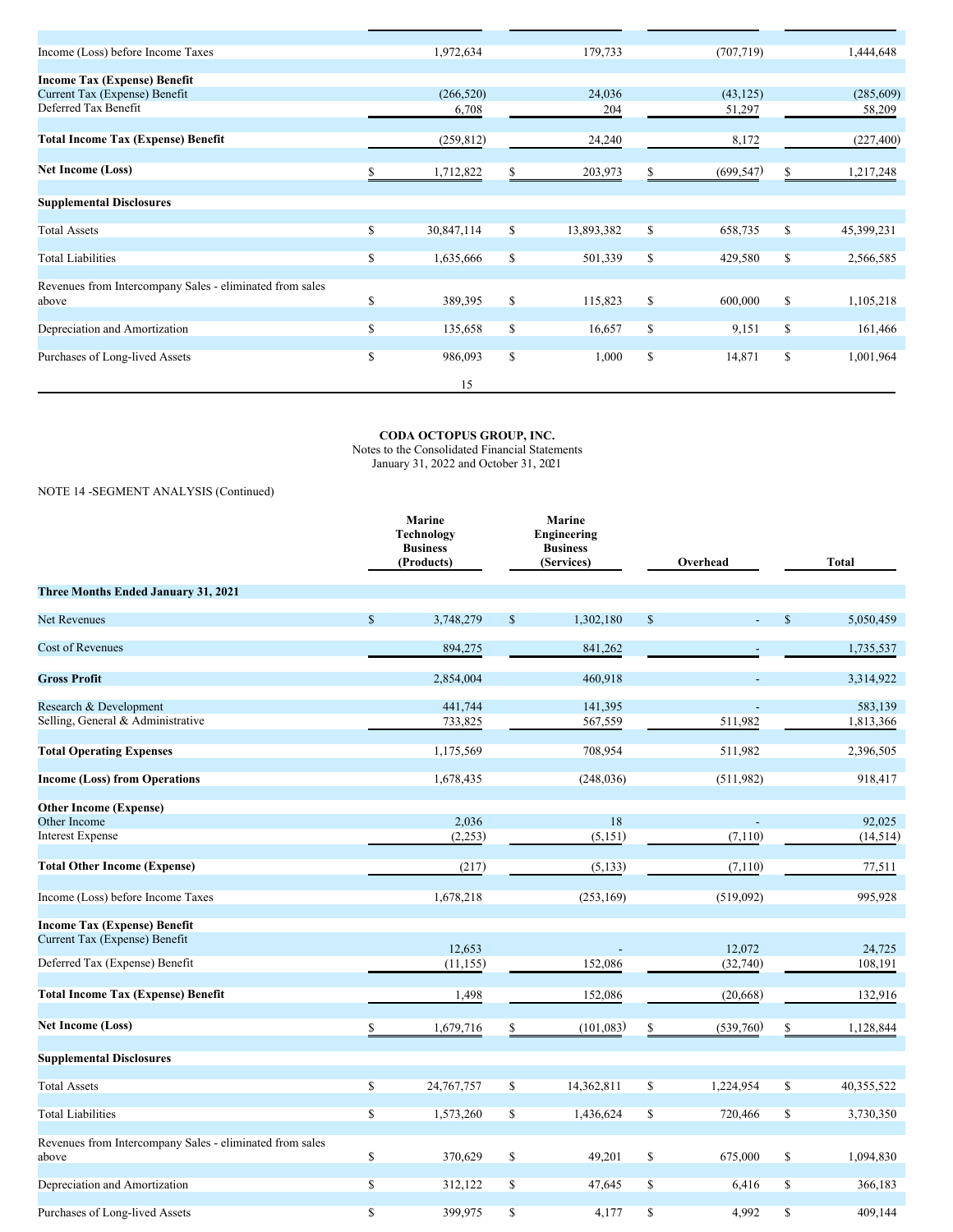Notes to the Consolidated Financial Statements January 31, 2022 and October 31, 2021

NOTE 15 –DISAGGREGATION OF REVENUE

|                                                                        | For the Three Months Ended January 31, 2022 |                                         |              |                                          |               |                |  |
|------------------------------------------------------------------------|---------------------------------------------|-----------------------------------------|--------------|------------------------------------------|---------------|----------------|--|
|                                                                        |                                             | Marine<br>Technology<br><b>Business</b> |              | Marine<br>Engineering<br><b>Business</b> |               | Grand<br>Total |  |
| Disaggregation of Total Net Sales                                      |                                             |                                         |              |                                          |               |                |  |
| Revenues                                                               |                                             |                                         |              |                                          |               |                |  |
| <b>Primary Geographical Markets</b>                                    |                                             |                                         |              |                                          |               |                |  |
| Americas                                                               | \$                                          | 2,057,668                               | \$           | 1,204,282                                | \$            | 3,261,950      |  |
| Europe                                                                 |                                             | 491,016                                 |              | 810,178                                  |               | 1,301,194      |  |
| Australia/Asia                                                         |                                             | 815,084                                 |              |                                          |               | 815,084        |  |
| Middle East/Africa                                                     |                                             | 459,980                                 |              |                                          |               | 459,980        |  |
| <b>Total Revenues</b>                                                  | \$                                          | 3,823,748                               | \$           | 2,014,460                                | \$            | 5,838,208      |  |
| Major Goods/Service Lines                                              |                                             |                                         |              |                                          |               |                |  |
| <b>Equipment Sales</b>                                                 | $\mathbb{S}$                                | 1,958,845                               | $\mathbb{S}$ | 436,864                                  | $\mathsf{\$}$ | 2,395,709      |  |
| <b>Equipment Rentals</b>                                               |                                             | 630,468                                 |              |                                          |               | 630,468        |  |
| <b>Software Sales</b>                                                  |                                             | 304,796                                 |              |                                          |               | 304,796        |  |
| <b>Engineering Parts</b>                                               |                                             |                                         |              | 1,300,618                                |               | 1,300,618      |  |
| Services                                                               |                                             | 929,639                                 |              | 276,978                                  |               | 1,206,617      |  |
| <b>Total Revenues</b>                                                  | \$                                          | 3,823,748                               | \$           | 2,014,460                                | <sup>\$</sup> | 5,838,208      |  |
|                                                                        |                                             |                                         |              |                                          |               |                |  |
| Goods transferred at a point in time<br>Services transferred over time | \$                                          | 2,263,641                               | \$           | 436,866                                  | \$            | 2,724,343      |  |
|                                                                        |                                             | 1,560,107                               |              | 1,577,594                                |               | 3,113,865      |  |
| <b>Total Revenues</b>                                                  | $\mathbb{S}$                                | 3,823,748                               | $\mathbb{S}$ | 2,014,460                                | <sup>\$</sup> | 5,838,208      |  |
|                                                                        | 17                                          |                                         |              |                                          |               |                |  |

# **CODA OCTOPUS GROUP, INC.**

Notes to the Consolidated Financial Statements January 31, 2022 and October 31, 2021

NOTE 15 –DISAGGREGATION OF REVENUE (Continued)

|                                      | For the Three Months Ended January 31, 2021 |           |              |                                          |              |                |
|--------------------------------------|---------------------------------------------|-----------|--------------|------------------------------------------|--------------|----------------|
|                                      | Marine<br>Technology<br><b>Business</b>     |           |              | Marine<br>Engineering<br><b>Business</b> |              | Grand<br>Total |
| Disaggregation of Total Net Sales    |                                             |           |              |                                          |              |                |
| Revenues                             |                                             |           |              |                                          |              |                |
| Primary Geographical Markets         |                                             |           |              |                                          |              |                |
| Americas                             | \$                                          | 549,278   | \$           | 516,441                                  | \$           | 1,065,719      |
| Europe                               |                                             | 1,125,112 |              | 785,739                                  |              | 1,910,851      |
| Australia/Asia                       |                                             | 2,008,210 |              |                                          |              | 2,008,210      |
| Middle East/Africa                   |                                             | 65,679    |              |                                          |              | 65,679         |
| <b>Total Revenues</b>                | \$                                          | 3,748,279 | \$           | 1,302,180                                | \$           | 5,050,459      |
| Major Goods/Service Lines            |                                             |           |              |                                          |              |                |
| <b>Equipment Sales</b>               | $\mathbb{S}$                                | 2,793,487 | $\mathbb{S}$ | 220,957                                  | $\mathbb{S}$ | 3,014,444      |
| <b>Equipment Rentals</b>             |                                             | 334,363   |              |                                          |              | 334,363        |
| <b>Software Sales</b>                |                                             | 225,222   |              |                                          |              | 225,222        |
|                                      |                                             |           |              | 856,347                                  |              | 856,347        |
| <b>Engineering Parts</b>             |                                             |           |              |                                          |              |                |
| Services                             |                                             | 395,207   |              | 224,876                                  |              | 620,083        |
| <b>Total Revenues</b>                | S                                           | 3,748,279 |              | 1,302,180                                | \$           | 5,050,459      |
|                                      |                                             |           |              |                                          |              |                |
| Goods transferred at a point in time | \$                                          | 3,056,037 | \$           | 220,957                                  | \$           | 3,276,994      |
| Services transferred over time       |                                             | 692,242   |              | 1,081,223                                |              | 1,773,465      |
| <b>Total Revenues</b>                | \$                                          | 3,748,279 | \$           | 1,302,180                                | \$           | 5,050,459      |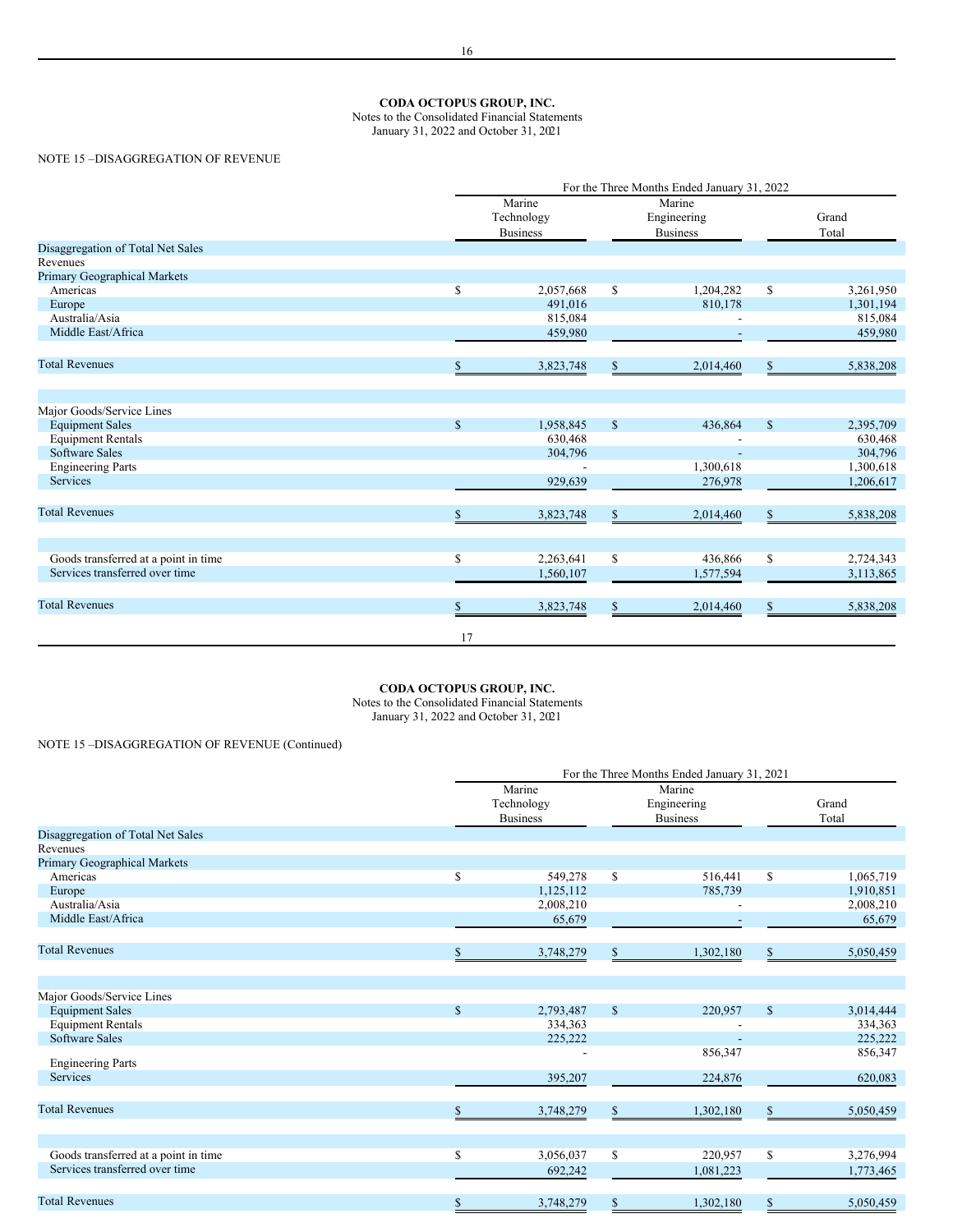# **CODA OCTOPUS GROUP, INC.**

Notes to the Consolidated Financial Statements January 31, 2022 and October 31, 2021

#### NOTE 16 – COVID-19

The Company faces various risks related to the global outbreak of coronavirus disease ("COVID-19").

The Engineering Services Business is dependent on its workforce to deliver its products and services primarily to the U.S. and U.K. Governments. If significant portions of the Engineering Services Business's workforce are unable to work effectively, or if the U.S. or UK. Government and/or other customers' operations are curtailed due to illness, quarantines, government actions, facility closures, or other restrictions in connection with the COVID-19 Pandemic, the Engineering Services Business's operations is likely be severely impacted. The Engineering Services Business may be unable to perform fully on its contracts and costs may increase as a result of the COVID-19 outbreak. These cost increases may not be fully recoverable either from our customers or under existing insurance policies. At this time, the Company's management cannot predict with any precision the full extent of the impact which COVID-19 Pandemic will have on the Company, but management continues to mitigate where it can and monitor the situation, to assess further possible implications to operations, the supply chain, and customers, and to take actions in an effort to mitigate adverse consequences.

Additionally, the Company is subject to flow downs from prime defense contractors under Defense Federal Acquisition Regulation Supplement ("DFARS"). Recent flow-down entailed Executive Order 14042 which mandates the vaccination of all staff. We may not be able to enforce mandatory vaccination resulting in losing key staff members, thus impacting on our ability to provide contractual engineering services.

Further, the Pandemic may continue to affect the Company's results of operation, financial position, and liquidity.

The Marine Technology Business is dependent on its workforce and/or distributors/resellers to sell and deliver its products and services. Developments such as social distancing, shelter -in- place directives and travel restrictions introduced by governments have impacted the Marine Products Business's ability to deploy its workforce effectively. These same developments may affect the operations of the Company's suppliers, Customers and distributors/resellers, as their own workforces and operations are disrupted by efforts to curtail the spread of this virus. The Company, being a manufacturing company, in large part is unable to work remotely. The Company's activities are performed in certain international locations that are also impacted by the COVID-19 outbreak. Furthermore, it is critical for the Marine Technology Business to have in-person engagement with customers for the demonstration of its products from a vessel at sea. The restriction on global travel has resulted in significantly less customer engagement which affects the demand for its goods and services. These disruptions continue to impact the business. Particularly, its ability to perform sustained and meaningful business development and marketing activities, which require demonstrations at sea at customer locations. Asia which is a significant region for our solutions and products, still has strict restrictions as they relate to foreigners entering these countries. These restrictions cumulatively affect demand for our goods and services.

#### NOTE 17 – INCOME TAXES

The Company's effective tax rate for the three months ended January 31, 2022, and 2021, was16.0% and (11.8%) respectively. The increase in the effective tax rate for the three months ended January 31, 2022, as compared to January 31, 2021, resulted from the US companies becoming tax paying entities having used up their net operating loss carry-forwards.

19

#### **ITEM 2. MANAGEMENT'S DISCUSSION AND ANALYSIS OF FINANCIAL CONDITION AND RESULTS OF OPERATIONS**

#### **Forward-Looking Statements**

The information herein contains forward-looking statements. All statements other than statements of historical fact made herein are forward looking. In particular, the statements herein regarding industry prospects and future results of operations or financial position are forward-looking statements. These forward-looking statements can be identified by the use of words such as "believes," "estimates," "could," "possibly," "probably," anticipates," "projects," "expects," "may," "will," or "should" or other variations or similar words. No assurances can be given that the future results anticipated by the forward-looking statements will be achieved. Forward-looking statements reflect management's current expectations and are inherently uncertain. Our actual results may differ significantly from management's expectations.

The following discussion and analysis should be read in conjunction with our financial statements, included herewith and the audited financial statements included in our annual report on Form 10-K filed with the Securities and Exchange Commission on February 14, 2022. This discussion should not be construed to imply that the results discussed herein will necessarily continue into the future, or that any conclusion reached herein will necessarily be indicative of actual operating results in the future. Such discussion represents only the best present assessment of our management.

# **General Overview**

Throughout these discussions, the following terminologies listed immediately below are used and have the meanings ascribed to them in the said table.

"*Current Quarter*": Three-month period ended January 31, 2022

"*Previous Quarter*": Three-month period ended January 31, 2021

We operate two distinct business operations. These are:

- the Marine Technology Business (also referred to in this Form 10-Q as "Products Business", "Products Operations" or "Products Segment"); and
- the Marine Engineering Business (also referred to in this Form 10-Q as "Engineering Business", "Engineering Operations", or "Services Segment").

Our Marine Technology Business is a technology solution provider to the subsea and underwater market. It owns key proprietary technology including real time volumetric imaging sonar technology and diving technology, both of which are applicable to the underwater defense and commercial markets. All design, development and manufacturing of our technology and solutions are performed within the Company.

Our imaging sonar technology products and solutions marketed under the name of Echoscope® and Echoscope PIPE® are used primarily in the underwater construction market, offshore wind energy industry (offshore renewables), and offshore oil and gas, complex underwater mapping, salvage operations, dredging, bridge inspection, underwater hazard detection, port security, mining, fisheries, commercial and defense diving, and marine sciences sectors. Our diving technology marketed under the name "CodaOctopus<sup>®</sup> DAVD" (Diver Augmented Vision Display) addresses the global defense and commercial diving markets and has the potential to radically change how diving operations are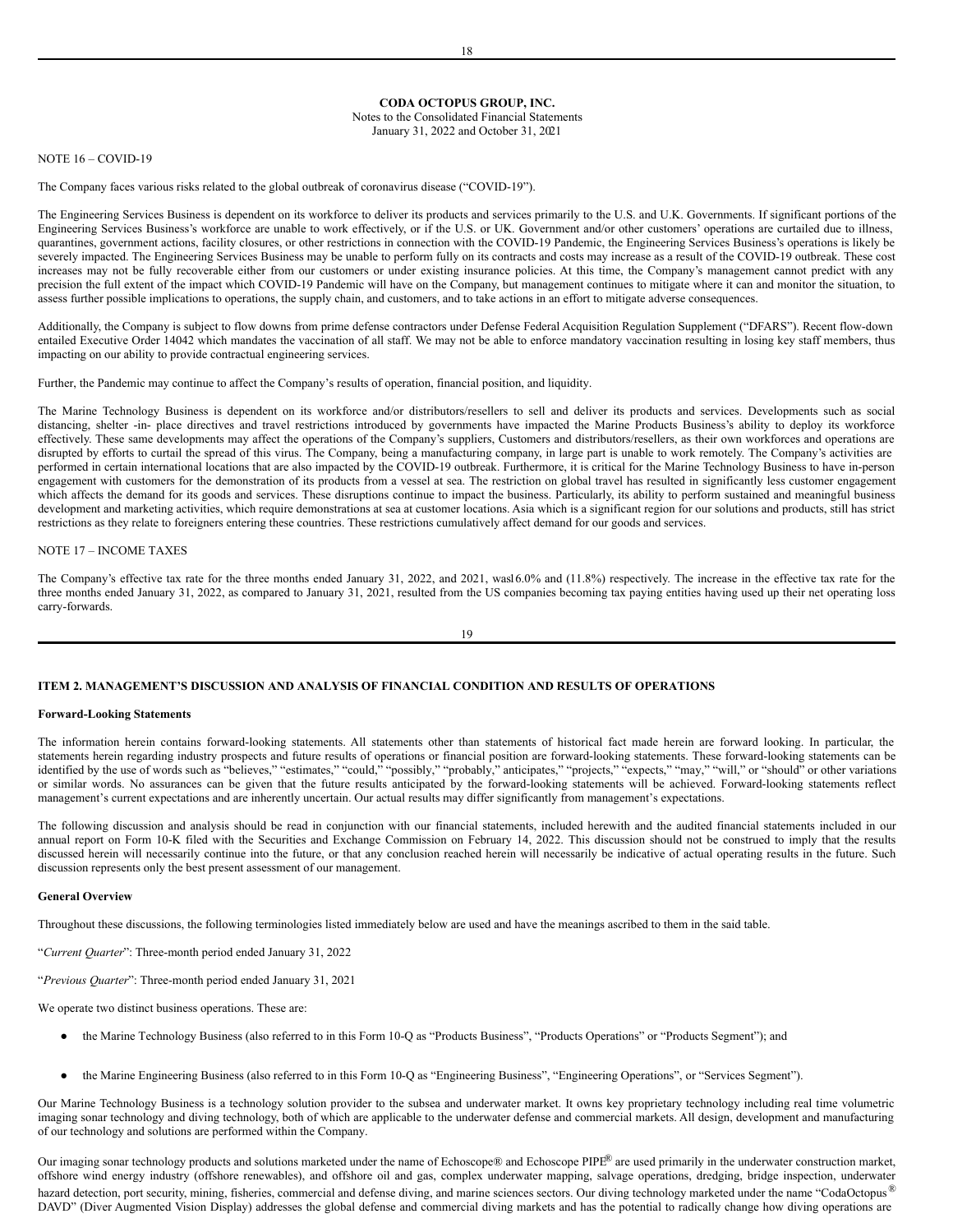performed globally because it delivers a real time information platform for diving and allows diving operations to be performed in zero visibility water conditions and provides real time map of the dive area.

20

We generate most of our revenues from our real time 3D sonar which includes both hardware and proprietary software. Our customers include service providers to major oil and gas companies, renewable energy companies, law enforcement agencies, ports, mining companies, defense bodies, research institutes and universities.

Our Services Business acts primarily as a sub-contractor to prime defense contractors and engineer sub-assemblies which are utilized in broader defense programs. The Services Business has operations in the USA and UK. Its central business model is the design and manufacture of sub-assemblies for utilization into larger defense mission critical integrated systems ("MCIS"). An example of such MCIS is the US Close-In-Weapons Support (CIWS) Program for the Phalanx radar-guided cannon used on combat ships. These proprietary sub-assemblies, once approved within the MCIS program, afford the Services Business the status of preferred supplier for these items. Such status permits it to supply these sub-assemblies and upgrades in the event of obsolescence or advancement of technology for the life of the MCIS program. Clients include prime defense contractors such as Raytheon, Northrop Grumman, Thales Underwater and BAE systems.

# *Key Pillars for our Growth Plans*

Our volumetric real time imaging sonar technology and our Diver Augmented Vision Display ("DAVD") are our most promising products for the Group's near-term growth.

Our real time 3D/4D/5D/6D Imaging sonars are the only underwater imaging sonars capable of providing not only complex seabed mapping but inspecting and monitoring in real time 3D/4D/5D /6D moving underwater objects irrespective of water conditions including in zero visibility water conditions (a perennial problem in underwater operations). Competing technology can perform mapping (but not complex mapping) without the ability to perform real time inspection and monitoring of moving objects underwater. We believe our Echoscope PIPE<sup>®</sup> is the only technology that can generate multiple real time  $3D/4D/5D$  and 6D acoustic images using different acoustic parameters such as frequency, field of view, pulse length and acoustic filters.

We are widely considered the leading solution providers for real time 3D visualization underwater.

We also believe that the DAVD system is poised to radically change the way commercial and diving operations are performed globally by advancing the methods of communication, ability to consume and use digital information and real time imaging sonar data, thereby improving safety and reducing the costs of these operations. The DAVD HUD (Head Up Display) concept is protected by patent and is manufactured and distributed under License from United States Department of the Navy at Naval Surface Warfare Center Panama City Division to the Company.

Both the Marine Technology Business and Marine Engineering Business have established synergies in terms of customers and specialized engineering skill sets (hardware, firmware and software) encompassing capturing, computing, processing and displaying data in harsh environments. Both businesses jointly bid for projects for which their common joint skills provide competitive advantage and make them eligible for such projects.

# **Factors Affecting our Business**

Following is a short description of some of the most critical and pressing factors that affect our business. For a more detailed discussion of these and additional factors, refer to our Form 10-K for the fiscal year ended October 31, 2021, that is hereby incorporated by reference.

| × |  |
|---|--|
|   |  |

#### *General Impact*

Our operations continue to be impacted by the Coronavirus outbreak ("Pandemic"). We rely on the ability to sell our solutions offered by the Marine Technology Business, globally. Asia is a very significant market for our technology solutions including Japan, China, South Korea. All these countries without exception have severe restrictions which continue to affect our ability to have in-person visits with customers to demonstrate our new offerings which underpin our growth strategy including Echoscope PIPE® and CodaOctopus® DAVD (Diver Augmented Vision Display System) and our new enterprise software solution 4G USE®. Our products and solutions, including the top end software which controls the sonar and DAVD are complex and do require in-person demonstration and training for customers to benefit optimally from their adoption.

In addition, we are significantly impacted by the increasing unavailability of critical components for our products and also parts for bespoke engineering by our Engineering Segment. This is further compounded by significant price increases which, on the Marine Technology Business side, we are unlikely to be able to pass on to our customers. This is therefore likely to impact our realizable margins.

We are also experiencing skills shortage in areas that are critical to our growth strategy including in experienced sales and marketing personnel. In addition, the competition is very fierce for skills and we are seeing significant increase in costs associated with wages and salaries and demands from potential candidates to work from home as a precondition to joining our team. This is further exacerbated by the United Kingdom leaving the European Union, which complicates hiring qualified candidates from EU member states.

The Services Business continues to experience difficulties in closing orders due to a combination of factors including delays in Defense Prime Contractors securing their orders. This means that sub-contracting is slow.

# *Impact on Revenues and Earnings*

Until the business environment normalizes, we are uncertain as to the extent of the impact the Pandemic will have on our future financial results. In the Current Quarter both the Marine Technology Business and our Engineering Business have been impacted by the constraints caused by the Pandemic which in turn is impeding our ability to do meaningful business development and opportunities pipeline building all of which affect our financial performance as a business.

#### *Impact on Liquidity, Balance Sheet and Assets*

Failure to curb the coronavirus Pandemic in the near future, coupled with the projected downturn in the global economic outlook, may adversely impact on our availability of free cash flow, working capital and business prospects. As of January 31, 2022, we had cash and cash equivalents of approximately \$20,711,288 and in the Current Quarter we generated approximately \$3,461,499 of cash from operations. Based on our outstanding obligations and our cash balances, we believe we have sufficient working capital to effectively continue our business operations for the foreseeable future.

#### **Critical Accounting Policies**

This discussion and analysis of our financial condition and results of operations is based on our consolidated financial statements that have been prepared under accounting principles generally accepted in the United States of America ("GAAP"). The preparation of financial statements in conformity with GAAP requires our management to make estimates and assumptions that affect the reported values of assets and liabilities and the disclosure of contingent assets and liabilities at the date of the financial statements and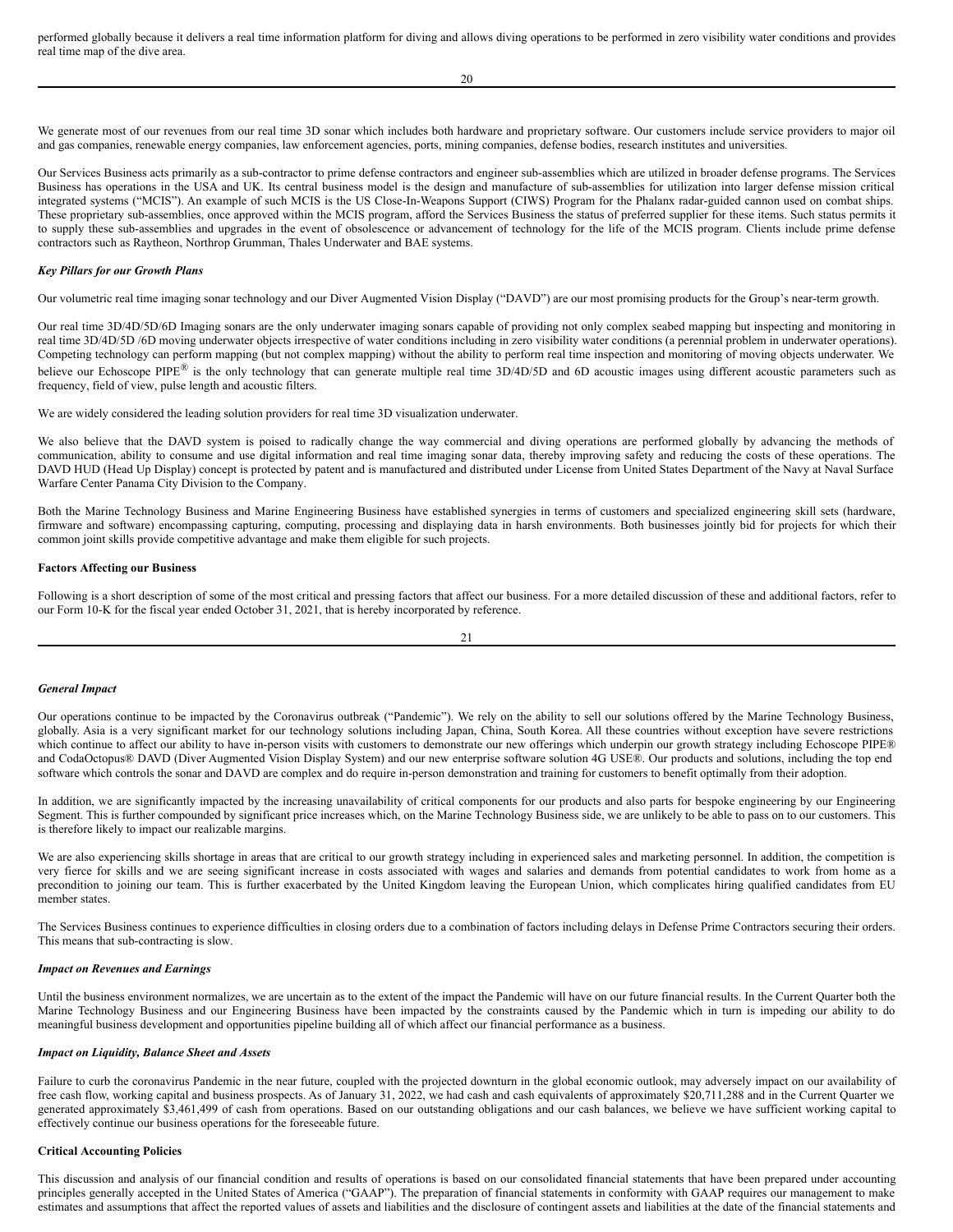the reported levels of revenue and expenses during the reporting period. Actual results could materially differ from those estimates.

Below is a discussion of accounting policies that we consider critical to an understanding of our financial condition and operating results and that may require complex judgment in their application or require estimates about matters which are inherently uncertain. A discussion of our significant accounting policies, including further discussion of the accounting policies described below, can be found in Note 2, "Summary of Accounting Policies" of our Consolidated Financial Statements for the year ended October 31, 2021.

22

#### *Revenue Recognition*

Our revenues are earned under formal contracts with our customers and are derived from both sales and rental of underwater solutions for imaging, mapping, defense and survey applications and from the engineering services that we provide. Our contracts do not include the possibility for additional contingent consideration so that our determination of the contract price does not involve having to consider potential variable additional consideration. Our product sales do not include a right of return by the customer.

With regard to our Products Segment, all of our products are sold on a stand-alone basis and those market prices are evidence of the value of the products. To the extent that we also provide services (e.g., installation, training, etc.), those services are either included as part of the product or are subject to written contracts based on the stand-alone value of those services. Revenue from the sale of services is recognized when those services have been provided to the customer and evidence of the provision of those services exist.

For further discussion of our revenue recognition accounting policies, refer to Note 2 - "Revenue Recognition" in these consolidated financial statements and in our Annual Report on Form 10-K for the fiscal year ended October 31, 2021.

#### *Recoverability of Deferred Costs*

We defer costs on projects for service revenue. Deferred costs consist primarily of direct and incremental costs to customize and install systems, as defined in individual customer contracts, including costs to acquire hardware and software from third parties and payroll costs for our employees and other third parties.

We recognize such costs on a contract by contract basis in accordance with our revenue recognition policy. For revenue recognized under the completed contract method, costs are deferred until the products are delivered, or upon completion of services or, where applicable, customer acceptance. For revenue recognized under the percentage of completion method, costs are recognized as products are delivered or services are provided in accordance with the percentage of completion calculation. For revenue recognized ratably over the term of the contract, costs are also recognized ratably over the term of the contract, commencing on the date of revenue recognition. At each balance sheet date, we review deferred costs, to ensure they are ultimately recoverable. Any anticipated losses on uncompleted contracts are recognized when evidence indicates the estimated total cost of a contract exceeds its estimated total revenue.

23

#### *Income Taxes*

The Company accounts for income taxes in accordance with Accounting Standards Codification 740, Income Taxes (ASC 740). Under ASC 740, deferred income tax assets and liabilities are recorded for the income tax effects of differences between the bases of assets and liabilities for financial reporting purposes and their bases for income tax reporting. The Company's differences arise principally from the use of various accelerated and modified accelerated cost recovery system for income tax purposes versus straight line depreciation used for book purposes and from the utilization of net operating loss carry-forwards.

Deferred tax assets and liabilities are the amounts by which the Company's future income taxes are expected to be impacted by these differences as they reverse. Deferred tax assets are based on differences that are expected to decrease future income taxes as they reverse. Correspondingly, deferred tax liabilities are based on differences that are expected to increase future income taxes as they reverse.

For income tax purposes, the Company uses the percentage of completion method of recognizing revenues on long-term contracts which is consistent with the Company's financial reporting under U.S. generally accepted accounting principles.

#### *Intangible Assets*

Intangible assets consist principally of the excess of cost over the fair value of net assets acquired (or goodwill), customer relationships, non-compete agreements and licenses. Goodwill was allocated to our reporting units based on the original purchase price allocation. Goodwill is not amortized and is evaluated for impairment annually or more often if circumstances indicate impairment may exist. Customer relationships, non-compete agreements, patents and licenses are being amortized on a straight-line basis over periods of 2 to 15 years. The Company amortizes its limited lived intangible assets using the straight-line method over their estimated period of benefit. Annually, or sooner if there is indication of a loss in value, we evaluate the recoverability of intangible assets and take into account events or circumstances that warrant revised estimates of useful lives or that indicate that impairment exists.

The first step of the goodwill impairment test, used to identify potential impairment, compares the fair value of the reporting unit with its carrying amount, including goodwill. If the fair value, which is based on future cash flows, exceeds the carrying amount, goodwill is not considered impaired. If the carrying amount exceeds the fair value, goodwill is reduced by the excess of the carrying amount of the reporting unit over that reporting unit's fair value. Goodwill can never be reduced below zero, if any. At the end of each year, we evaluate goodwill on a separate reporting unit basis to assess recoverability, and impairments, if any, are recognized in earnings. An impairment loss would be recognized in an amount equal to the excess of the carrying amount of the goodwill over the implied fair value of the goodwill. There were no impairment charges during the periods presented.

#### **Consolidated Results of Operations**

#### **Summary**

In the Current Quarter our financial results have been adversely impacted by a number of factors. These are:

- The ongoing Pandemic continues to affect our business development activities as in-person meeting and demonstrations with our customers are required due to the nature of our offerings.
- Weaker than expected backlog of orders in the Services Segment.
- Sustained increases in component prices.
- Significant lead times for routine components for our products.

### **Segment Summary**

In the Current Quarter the Products Business generated 65.5% of our consolidated revenues compared to 74% in the Previous Quarter. In the Current Quarter the Products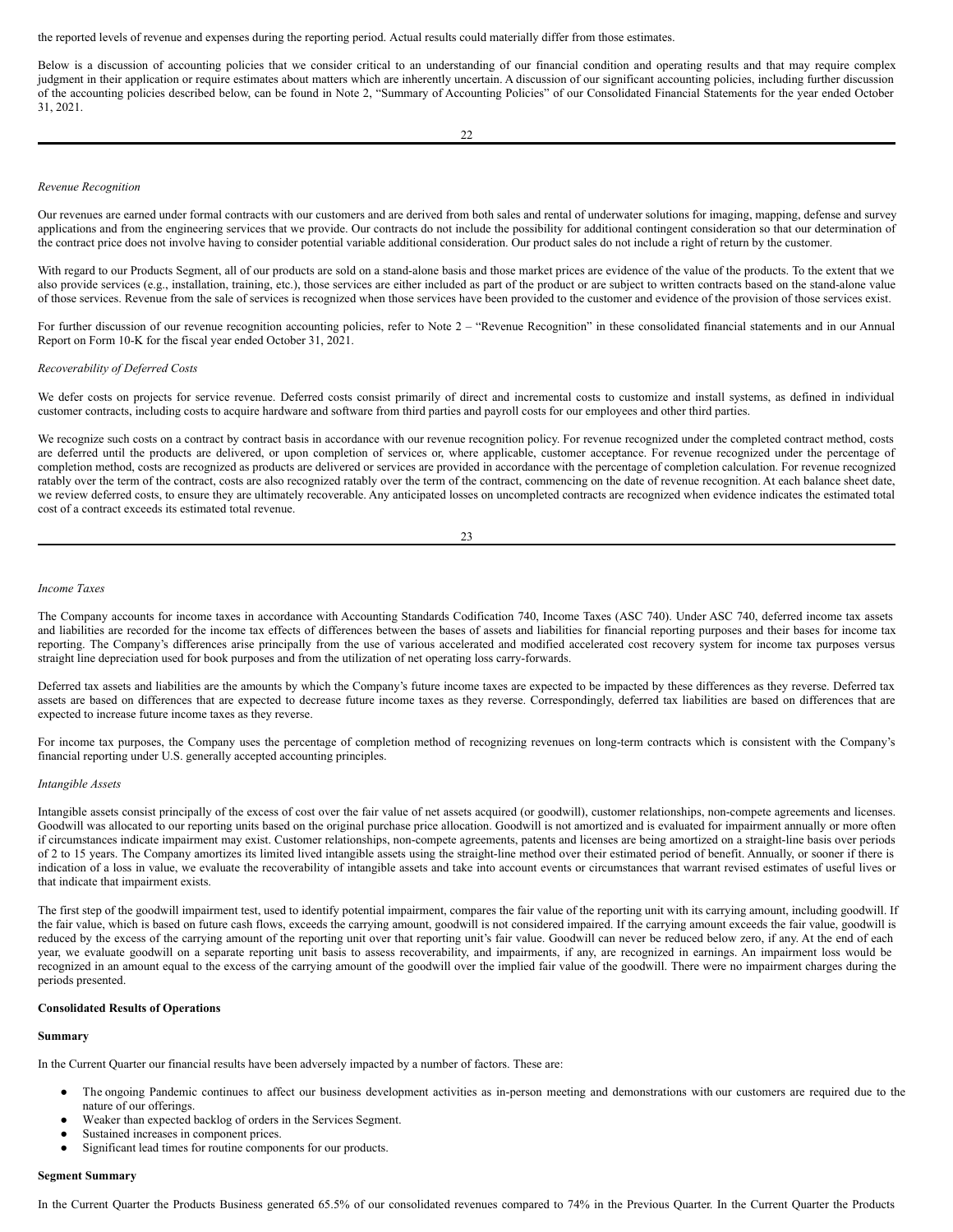Business realized an increase in net income before taxes of 17.5%. This was \$1,972,634 in the Current Quarter compared to \$1,678,218 in the Previous Quarter. Revenues generated in the Current Quarter increased by 2% and was \$3,823,748 compared to \$3,748,279. Gross Profit Margin increased and was 85% in the Current Quarter compared to 76.1% in the Previous Quarter. Total Operating Expenses increased by 9.1%. In the Current Quarter the Products Business completed significant milestone deliverables for our DAVD GEN 3.0 funded Program including expanding the capability to the Full Face Mask (FFM). Previously the DAVD was compatible with the Kirby Morgan Helmets. We also completed the introduction of the capability to support multiple divers and automating a number of key functions for the DAVD system.

In the Current Quarter the Services Business generated 34.5% of our consolidated revenues compared to 26% in the Previous Quarter. In the Current Quarter the Services Business's recorded net income before taxes of \$179,733 compared to loss before income taxes of \$253,169 in the Previous Quarter. Revenues generated in the Current Quarter increased by 54.7% and was \$2,014,460 compared to \$1,302,180 in the Previous Quarter. Gross Profit Margin was 45.1% in the Current Quarter compared to 35.4% in Previous Quarter. Total Operating Expenses increased by 12.1% in the Current Quarter.

### **Results of Operations for the Current Quarter compared to the Previous Quarter**

*Revenue*: Total consolidated revenues for the Current Quarter and the Previous Quarter were \$5,838,208 and \$5,050,459 respectively, representing an increase of 15.6%. Revenue in both the Products and Services Businesses increased over the Previous Quarter. Revenue in the Products Business increased by 2% and Services Business by 54.7%.

*Gross Profit Margins:* Margin percentage was stronger in the Current Quarter at 71.3% (gross profit of \$4,159,934) compared to 65.6% (gross profit of \$3,314,922) in the Previous Quarter.

Gross Profit Margins reported in our financial results may vary according to several factors. These include:

- The percentage of consolidated sales attributed to the Marine Technology Business. The Gross Profit Margin yielded by the Marine Technology Business is generally higher than that of the Services Business;
- The percentage of consolidated sales attributed to the Services Business. The Services Business yields a lower gross profit margin on generated sales which are largely based on time and materials contracts
	- The mix of sales within the Marine Technology Business during the reporting period:
		- Outright Sale versus Rentals;
			- Hardware Sale versus Software;
	- Mix of Services rendered in the period Offshore Engineering Services versus Paid Customer Research and Development Projects;
- The mix of engineering projects performed (Design prototyping versus manufacturing), may also affect Gross Profit Margins;
- Level of commissions on products which may vary according to volume. Both the Services and Marine Technology Businesses work with sales/distribution agents.
- Level of Rental Assets in the Marine Technology Business' Rental Pool and therefore subject to depreciation.

In the Current Quarter Gross Profit Margins for the Products operations were 85.0% compared to 76.1% in the Previous Quarter. For the Services operation these were 45.1% in the Current Quarter compared to 35.4% % in the Previous Quarter.

Since there are more variable factors affecting Gross Profit Margins in the Products Business, a table showing a summary of break-out of sales generated by the Products Business in the Current Quarter compared to the Previous Quarter is set out below:

|                          | Current Quarter<br>Products |           | Previous Quarter<br>Products | Percentage<br>Change |
|--------------------------|-----------------------------|-----------|------------------------------|----------------------|
| <b>Equipment Sales</b>   |                             | 1,958,845 | 2,793,487                    | $(29.88)\%$          |
| <b>Equipment Rentals</b> |                             | 630,468   | 334,363                      | 88.56%               |
| <b>Software Sales</b>    |                             | 304,796   | 225,222                      | 35.33%               |
| Services                 |                             | 929,639   | 395.207                      | 135.23%              |
| <b>Total Net Sales</b>   |                             | 3,823,748 | 3,748,279                    | $2.01\%$             |

In the Current Quarter the Products Business incurred Commission costs of \$138,372 compared to \$281,105, representing a 50.8% fall, resulting in Gross Profit Margins being higher.

Further information on the performance in the Current Quarter compared to the Previous Quarter of each Segment including revenues by product and geography can be found in Note 14 and Note 15 to the Unaudited Consolidated Financial Statements.

We believe that the decrease in the Equipment Sales category in the Current Quarter is due to the impending industry trade show, Oceanology 2022, which is scheduled to take place on March 15 -17, 2022. We typically see postponement of capital investment decisions until after the event.

*Research and Development (R&D)*: R&D expenditures in the Current Quarter were \$672,890 compared to \$583,139 in the Previous Quarter, representing an increase of 15.4%.

| Segment                           | January 31,<br>2022 |   | January 31,<br>2021 | Percentage<br>Change |
|-----------------------------------|---------------------|---|---------------------|----------------------|
| Services Segment R&D Expenditures | 143,515             |   | 141,395             | Increase of $1.50\%$ |
| Products Segment R&D Expenditures | 529.375             | œ | 441,744             | Increase of 19.84%   |
|                                   | つく<br>ل کے          |   |                     |                      |

*Selling, General and Administrative Expenses (SG&A)***:** SG&A expenses for the Current Quarter increased by 16.4% to \$2,111,112 from \$1,813,366 in the Previous Quarter. In the Previous Quarter SG&A was reduced by \$83,500 representing payroll assistance received under the UK Coronavirus Job Retention Scheme (CJRS) for UK staff who were furloughed during the Current Quarter. SG&A also includes non-cash item relating to charges for stock-based compensation which in the Current Quarter was \$325,175 compared to \$174,447, representing an 86.4% increase. The main variances in SG&A therefore relates to these two items discussed here.

Key Areas of SG&A Expenditure across the Group for the Current Quarter compared to the Previous Quarter are:

| Expenditure                                                  | January 31.<br>2022 |         | January 31,<br>2021 |         | Percentage<br>Change  |  |
|--------------------------------------------------------------|---------------------|---------|---------------------|---------|-----------------------|--|
| Wages and Salaries                                           |                     | 903.162 |                     | 838,306 | Increase of $7.74\%$  |  |
| Legal and Professional Fees (including accounting and audit) |                     | 359,018 |                     | 336,109 | Increase of $6.82\%$  |  |
| Rent for our various locations                               |                     | 15.745  |                     | 9.765   | Increase of $61.24\%$ |  |
| Marketing                                                    |                     | 13.766  |                     | 11.330  | Increase of $21.5\%$  |  |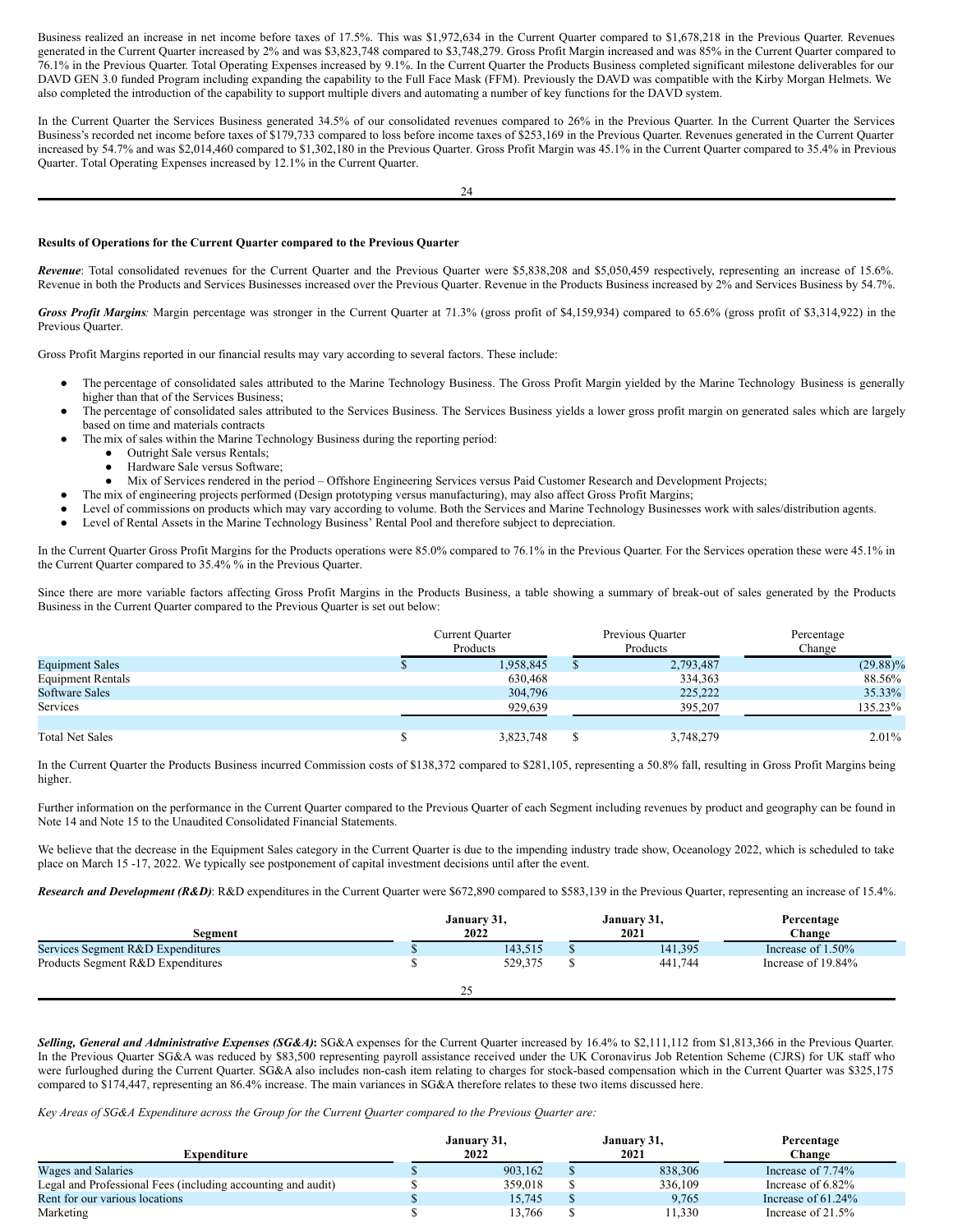The increase in the "Wages and Salaries" category of expenditure reflects \$83,500 in contributions under the CJRS which resulted in the reduction in SGA during the Previous Quarter . Nevertheless, we expect this area of expenditure to increase as we are investing in business development and sales resources and we also expect an increase in labor costs due to general skills shortage and also inflationary pressures in both the US and UK.

The increase in "Legal and Professional" reflects additional costs associated with increasing our accounting functions.

The increase in Marketing is anticipated within our plans and reflects an increase in marketing activities. This is an area of expenditures which we anticipate will increase materially in this fiscal year and subsequent years. As we shift our focus from R&D to business development and marketing, including undertaking efforts to build our brands, we anticipate a significant increase in this area of expenditure.

*Operating Income*: In the Current Quarter Operating Income increased by 49.8% and was \$1,375,932 as compared to \$918,417 in the Previous Quarter. The increase in Operating Income is due to the increase in consolidated revenues realized in the Current Quarter.

*Interest Expense*: Interest expense in the Current Quarter was \$11,278 compared to \$14,514 in the Previous Quarter, representing a fall of 22.3%. In the Current Quarter we paid the last interest payable on the HSBC NA debentures. All indebtedness under the debentures have been satisfied in full and therefore there will be no further interest payments in the foreseeable future. Please refer to Note 11 - Note Payable to the Unaudited Consolidated Financial Statements for further details pertaining to this HSBC Loan for more information on this.

Other Income: In the Current Quarter, we had Other Income of \$79,994 compared to \$92,025, representing a fall of 13.1% from the Previous Quarter. In the Previous Quarter we had contributions under the Paycheck Protection Program of \$89,971 compared to \$0 in the Current Quarter. Similarly in the Previous Quarter we had \$0 for Employee Retention Credit, compared to \$68,917 in the Current Quarter.

*Income before income taxes*: In the Current Quarter, we had income before income taxes of \$1,444,648 as compared to \$995,928 in the Previous Quarter, representing an increase of 45.1%. Income before income tax increased largely due to the increase in the Current Quarter of our consolidated revenues.

26

*Net Income:* In the Current Quarter we had Net Income of \$1,217,248 compared to \$1,128,844 in the Previous Quarter, representing an increase of 7.8%. In the Previous Quarter we recorded Current Tax Benefit of \$24,725 and in the Current Quarter we recorded Current Tax Expense of \$285,609 and similarly we recorded Deferred Tax Benefit in the Current Quarter of \$58,209 compared to \$108,191 in the Previous Quarter. The Company has now utilized its net operating loss carry forwards and therefore it is expected that the US companies will become tax paying entities.

*Comprehensive Income.* In the Current Quarter Comprehensive Income was \$1,458,398 compared to \$2,054,456 for the Previous Quarter. This category is affected by fluctuations in foreign currency exchange transactions. In the Current Quarter we had a foreign currency translation adjustment of \$241,150 compared to \$925,613 in the Previous Quarter. With the removal of the uncertainty of the future relationship between the United Kingdom and the European Union ("EU") following its withdrawal from the EU and the entering into a trade agreement, we anticipate that the British Pound will be less volatile against the US\$ and other major currencies.

# **Liquidity and Capital Resources**

At January 31, 2022, the Company had an accumulated deficit of \$17,260,609, working capital of \$32,360,629, cash of \$20,711,228 and stockholders' equity of \$42,832,646. For the Current Quarter, the Company's operating activities provided cash of \$3,461,499.

The Company entered into a \$4,000,000 revolving line of credit with HSBC NA on November 27, 2019, at prime. The outstanding balance on the line of credit was \$0 as of January 31, 2022. This revolving credit line will expire on November 26, 2022, unless renewed by the bank.

*Financing Activities*

Secured Promissory Note

On April 28, 2017, the Company and its US based subsidiaries entered into a loan agreement with HSBC Bank NA (the "Lender") for a loan in the principal amount of \$8,000,000 (the "Loan"). The annual interest rate was fixed at 4.56%. The obligations in connection with the repayment of the Loan were secured by all assets of Coda Octopus Group, Inc., and its US subsidiaries. Our foreign subsidiaries were joint and several guarantors of the obligations. This loan was paid in full in December 2021 and all obligations under the HSBC Loan have now been satisfied.

| I |  |
|---|--|

# **Inflation and Foreign Currency**

The Company maintains its books in functional currency. In this connection, these are:

- US Dollars for US Operations;
- British Pound for United Kingdom Operations;
- Danish Kroner for our Danish Operations; and
- Australian Dollars for our Australian Operations.

Note 4 (Foreign Currency Translation) of our Unaudited Consolidated Financial Statements discusses fully the applicable rates used for our Balance Sheet and Income Statement.

Fluctuations in currency exchange rates can affect the Company's sales, profitability and financial position when the foreign currencies of its international operations are translated into U.S. dollars for financial reporting. In addition, we are also subject to currency fluctuation risk with respect to certain foreign currency denominated receivables and payables. The Company cannot predict the extent to which currency fluctuations may affect the Company's business and financial position, and there is a risk that such fluctuations will have an adverse impact on the Company's sales, profits and financial position. Also, because differing portions of our revenues and costs are denominated in foreign currency, movements can impact our margins by, for example, decreasing our foreign revenues when the dollar strengthens without correspondingly decreasing our expenses. The Company does not currently hedge its currency exposure.

Since the United Kingdom's decision to withdraw from the European Union in 2016, the British Pound has been extremely volatile and because a significant part of our operations is based in the United Kingdom we suffered, since then, significant adverse exchange rate movements. However, since the final withdrawal from the EU by the United Kingdom in December 2020, the British Pound has been regaining its strength and we anticipate that the volatility that we experienced during the lead up to UK leaving the European Union will abate.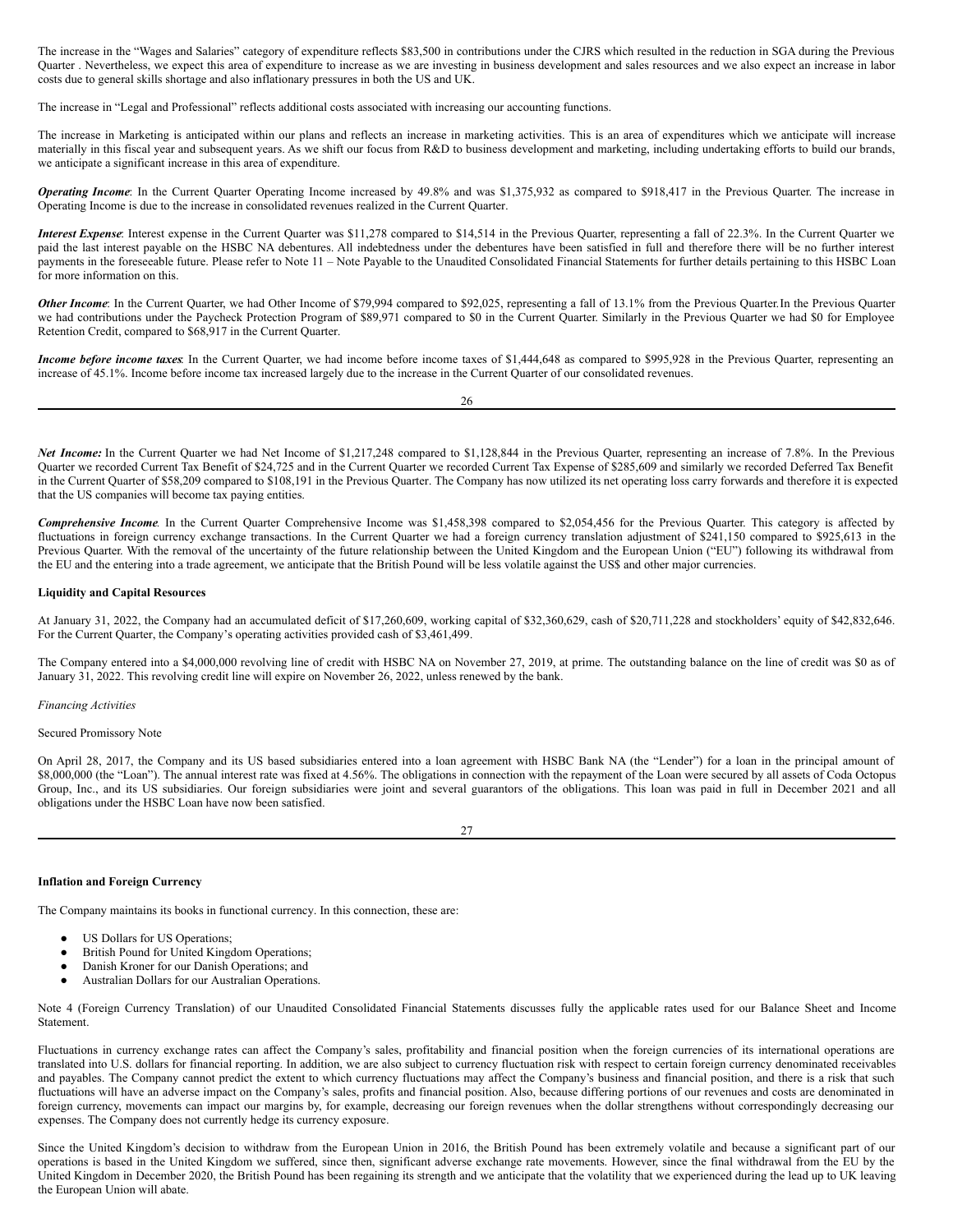The impact of currency fluctuations on the three months ended January 31, 2022, is shown below. In this context "Constant Rates" is defined as the weighted average exchange rate prevailing in the Previous Quarter.

|                     | <b>British Pounds</b> |              | Australian Dollar |                          | Danish Kroner |           | <b>US Dollar</b> |               |            |
|---------------------|-----------------------|--------------|-------------------|--------------------------|---------------|-----------|------------------|---------------|------------|
|                     | Actual                | Constant     | Actual            | Constant                 | Actual        | Constant  | Actual           | Constant      | Total      |
|                     | Results               | Rates        | Results           | Rates                    | Results       | Rates     | Results          | Rates         | Effect     |
| Revenues            | 2,535,282             | 2,601,843    |                   | $\overline{\phantom{a}}$ | 388,743       | 410,428   | 2.924.025        | 3.012.271     | (88, 246)  |
| Costs               | 2,262,261             | 2,321,654    | 24.254            | 25.575                   | 70.145        | 74,058    | 2.356,660        | 2,421,286     | (64, 626)  |
| Net profit (losses) | 273,021               | 280,189      | (24, 254)         | (25, 575)                | 318,598       | 336,370   | 567,365          | 590,984       | (23,619)   |
| Assets              | 22,672,721            | 23, 102, 691 | 32,500            | 34,633                   | 2,142,098     | 2,209,870 | 24,847,319       | 25.347.194    | (499, 875) |
| Liabilities         | (1, 119, 560)         | (1,140,792)  | (2,610)           | (2,781)                  | (19,688)      | (20,311)  | (1, 141, 858)    | (1, 163, 884) | 22,026     |
| Net assets          | 21,553,161            | 21,961,900   | 29,890            | 31,852                   | 2,122,410     | 2,189,559 | 23,705,461       | 24, 183, 311  | (477, 850) |

This table shows that the effect of constant exchange rates, versus the actual exchange rate fluctuations, decreased our net income on activities in the Current Quarter by \$23,619 and decreased net assets by \$477,850. In addition, the Company booked transactional exchange rate gain of \$241,150 during the Current Quarter.

#### **Off-Balance Sheet Arrangements**

We do not have any off-balance sheet arrangements.

#### **Item 3. Quantitative and Qualitative Disclosures About Market Risk**

Not required for smaller reporting companies.

#### **Item 4. Controls and Procedures**

a) Evaluation of Disclosure Controls and Procedures

Disclosure controls and procedures are controls and other procedures that are designed to ensure that information required to be disclosed by us in the reports that we file or submit under the Securities Exchange Act of 1934, as amended (the "Exchange Act") is recorded, processed, summarized and reported, within the time periods specified in the Securities and Exchange Commission's rules and forms. Disclosure controls and procedures include, without limitation, controls and procedures designed to ensure that information required to be disclosed by us in the reports that we file under the Exchange Act is accumulated and communicated to our management, including our principal executive and financial officers, as appropriate to allow timely decisions regarding required disclosure.

The Company's management, under the supervision and with the participation of the Company's Chief Executive Officer and Chief Financial (and principal accounting) Officer, carried out an evaluation of the effectiveness of the design and operation of the Company's disclosure controls and procedures (as defined in Rule 13a-15(e) and 15d-15(e) of the Exchange Act) as of January 31, 2022. Based upon that evaluation the Chief Executive Officer and Chief Financial Officer concluded that the Company's disclosure controls and procedures were effective as of the end of the period covered by this report.

28

(b) Changes in Internal Controls.

There was no change in our internal controls over financial reporting that has materially affected, or is reasonable likely to materially affect, our internal control over financial reporting during the quarter covered by this Report.

# **PART II - OTHER INFORMATION**

#### **Item 1. Legal Proceedings**

From time to time, we may become involved in various lawsuits and legal proceedings which arise in the ordinary course of business. However, litigation is subject to inherent uncertainties, and an adverse result in these or other matters may arise from time to time that may harm our business. We are currently not aware of any such legal proceedings that we believe will have, individually or in the aggregate, a material adverse effect on our business, financial condition or operating results.

#### **Item 1A. Risks Factors**

Not required for smaller reporting companies

#### **Item 2. Unregistered Sales of Equity Securities and Use of Proceeds**

None

**Item 3. Defaults Upon Senior Securities**

None.

# **Item 4. Mine Safety Disclosures**

Not Applicable.

# **Item 5. Other Information**

# **Item 6. Exhibits**

31 [Certifications](#page-17-0) of the Chief Executive Officer and Chief Financial Officer pursuant to Rule 13a-14(a)

32 Certifications of Chief Executive Officer and Chief Financial Officer pursuant to 18 U.S.C. Section 1350, as adopted pursuant to Section 906 of the [Sarbanes-Oxley](#page-19-0) Act of 2002

101.INS Inline XBRL Instance Document.

101.SCH Inline XBRL Taxonomy Extension Schema Document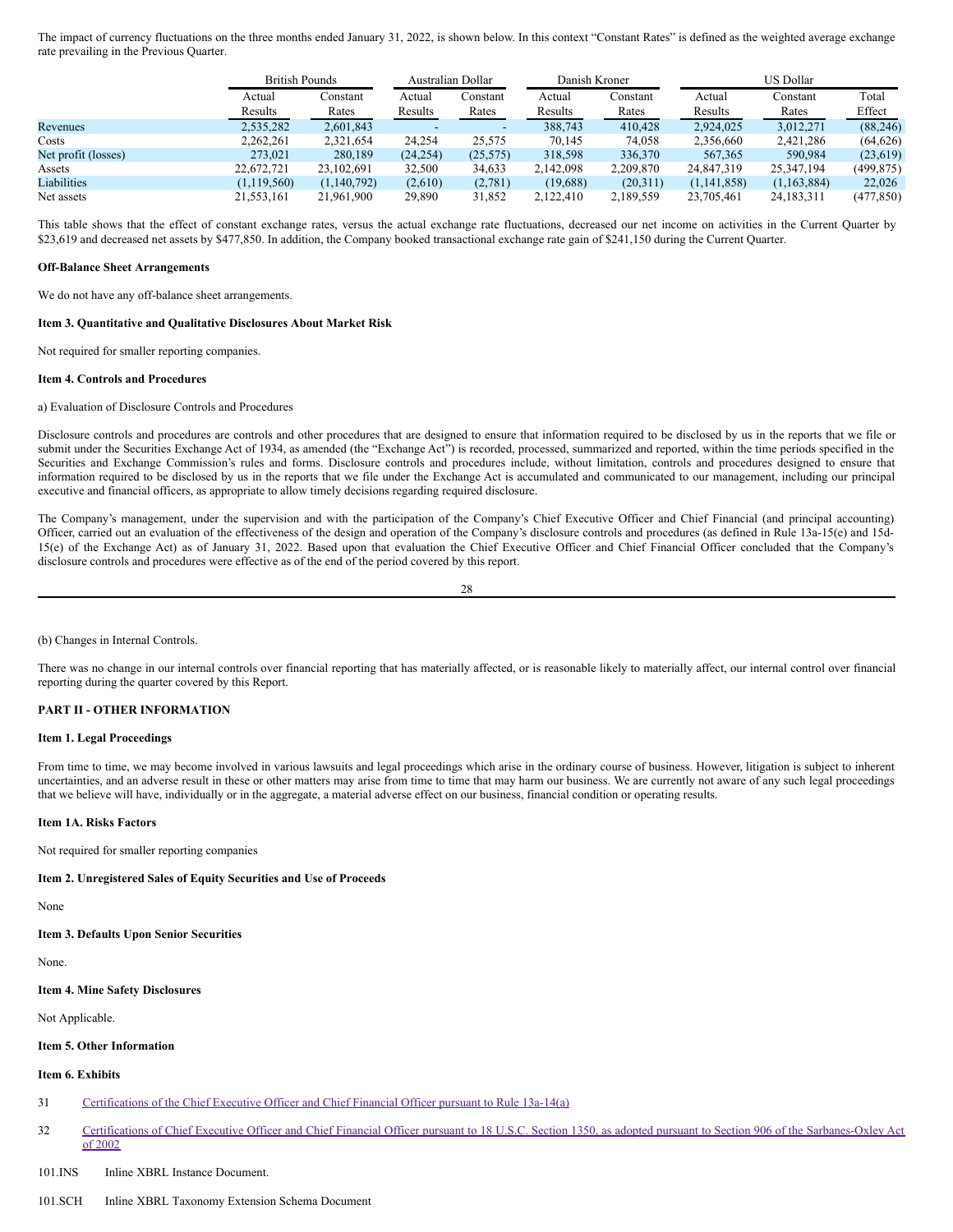- 101.CAL Inline XBRL Taxonomy Extension Calculation Linkbase Document
- 101.DEF Inline XBRL Taxonomy Extension Definition Linkbase Document
- 101.LAB Inline XBRL Taxonomy Extension Label Linkbase Document
- 101.PRE Inline XBRL Taxonomy Extension Presentation Linkbase Document
- 104 Cover Page Interactive Data File (formatted as Inline XBRL and contained in Exhibit 101)

29

# *SIGNATURES*

Pursuant to the requirements of the Securities Exchange Act of 1934, the registrant has duly caused this report to be signed on its behalf by the undersigned thereunto duly *authorized.*

|                      | Coda Octopus Group, Inc. (Registrant) |  |
|----------------------|---------------------------------------|--|
| Date: March 16, 2022 | /s/ Annmarie Gayle                    |  |
|                      | Annmarie Gayle                        |  |
|                      | Chief Executive Officer               |  |
| Date: March 16, 2022 | /s/ Michael Midgley                   |  |
|                      | Michael Midgley                       |  |
|                      | <b>Chief Financial Officer</b>        |  |
|                      | 30                                    |  |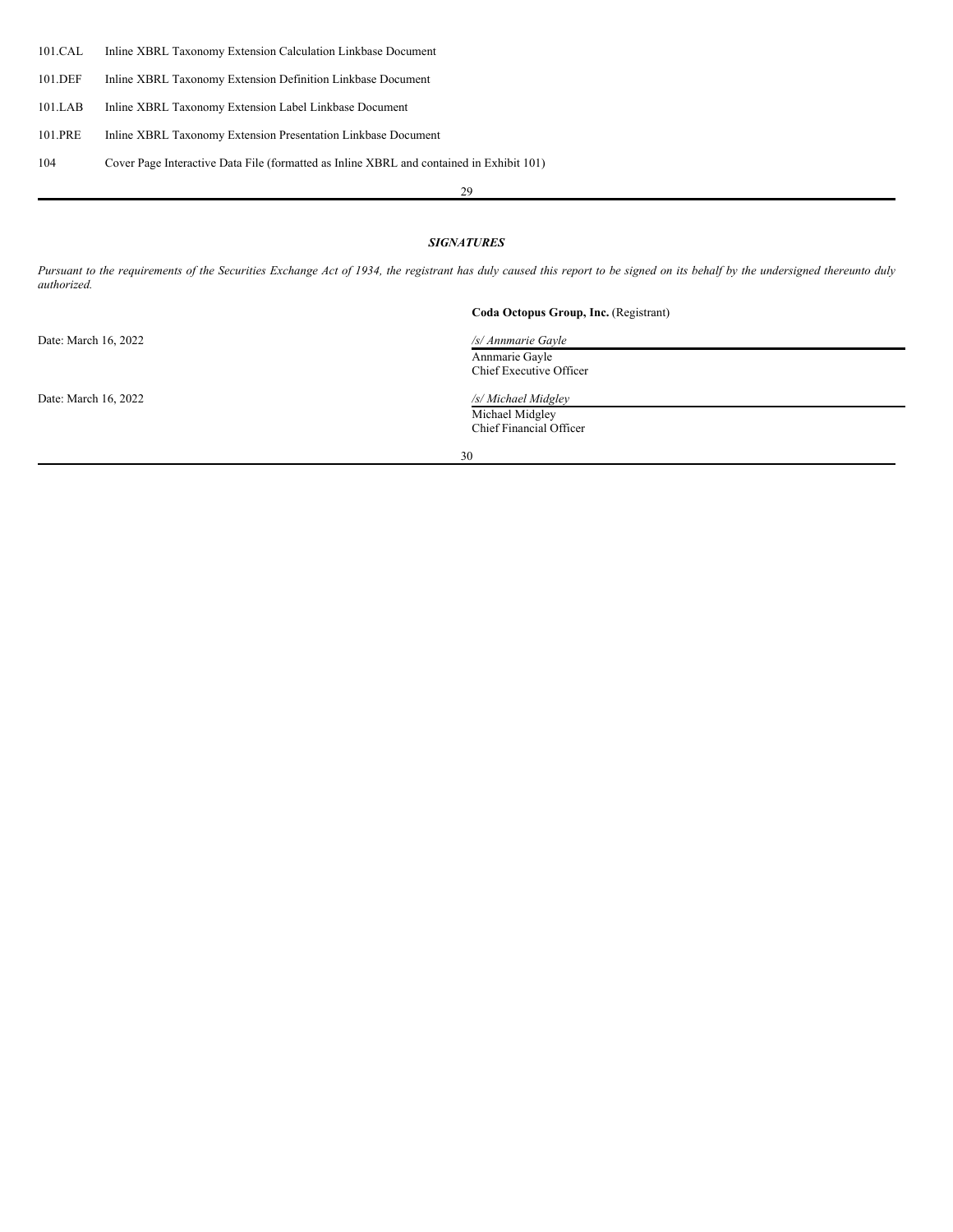# *CERTIFICATION OF PRINCIPAL EXECUTIVE OFFICER Pursuant to Rule 13a-14(a) adopted pursuant to Section 302 of the Sarbanes-Oxley Act of 2002*

<span id="page-17-0"></span>*I, Annmarie Gayle, certify that:*

- 1. I have reviewed this Quarterly Report on Form 10-Q of Coda Octopus Group, Inc. for the quarter ended January 31, 2022;
- 2. Based on my knowledge, this report does not contain any untrue statement of a material fact or omit to state a material fact necessary to make the statements made, in light of the circumstances under which such statements were made, not misleading with respect to the period covered by this report;
- 3. Based on my knowledge, the financial statements, and other financial information included in this report, fairly present in all material respects the financial condition, results of operations and cash flows of the registrant as of, and for, the periods presented in this report;
- 4. The registrant's other certifying officer and I are responsible for establishing and maintaining disclosure controls and procedures (as defined in Exchange Act Rules 13a-15(e) and 15d-15(e)) and internal control over financial reporting (as defined in Exchange Act Rules 13a-15(f) and 15d-15(f)) for the registrant and have:
	- (a) Designed such disclosure controls and procedures, or caused such disclosure controls and procedures to be designed under our supervision, to ensure that material information relating to the registrant, including its consolidated subsidiaries, is made known to us by others within those entities, particularly during the period in which this report is being prepared;
	- (b) Designed such internal control over financial reporting, or caused such internal control over financial reporting to be designed under our supervision, to provide reasonable assurance regarding the reliability of financial reporting and the preparation of financial statements for external purposes in accordance with generally accepted accounting principles;
	- (c) Evaluated the effectiveness of the registrant's disclosure controls and procedures and presented in this report our conclusions about the effectiveness of the disclosure controls and procedures, as of the end of the period covered by this report based on such evaluation; and
	- (d) Disclosed in this report any change in the registrant's internal control over financial reporting that occurred during the registrant's most recent fiscal quarter (the registrant's fourth fiscal quarter in the case of an annual report) that has materially affected, or is reasonably likely to materially affect, the registrant's internal control over financial reporting; and
- The registrant's other certifying officer and I have disclosed, based on our most recent evaluation of internal control over financial reporting, to the registrant's auditors and the audit committee of the registrant's board of directors (or persons performing the equivalent functions):
	- (a) All significant deficiencies and material weaknesses in the design or operation of internal control over financial reporting which are reasonably likely to adversely affect the registrant's ability to record, process, summarize and report financial information; and
	- (b) Any fraud, whether or not material, that involves management or other employees who have a significant role in the registrant's internal control over financial reporting.

Date: March 16, 2022 By: */s/ Annmarie Gayle*

Annmarie Gayle Chairman and Chief Executive Officer (Principal Executive Officer)

### *CERTIFICATION OF PRINCIPAL FINANCIAL AND ACCOUNTING OFFICER Pursuant to Rule 13a-14(a) adopted pursuant to Section 302 of the Sarbanes-Oxley Act of 2002*

#### *I, Michael Midgley, certify that:*

- 1. I have reviewed this Quarterly Report on Form 10-Q of Coda Octopus Group, Inc. for the quarter ended January 31, 2022;
- 2. Based on my knowledge, this report does not contain any untrue statement of a material fact or omit to state a material fact necessary to make the statements made, in light of the circumstances under which such statements were made, not misleading with respect to the period covered by this report;
- 3. Based on my knowledge, the financial statements, and other financial information included in this report, fairly present in all material respects the financial condition, results of operations and cash flows of the registrant as of, and for, the periods presented in this report;
- 4. The registrant's other certifying officer and I are responsible for establishing and maintaining disclosure controls and procedures (as defined in Exchange Act Rules 13a-15(e) and  $15d-15(e)$ ) and internal control over financial reporting (as defined in Exchange Act Rules  $13a-15(f)$ ) and  $15d-15(f)$ ) for the registrant and have:
	- (a) Designed such disclosure controls and procedures, or caused such disclosure controls and procedures to be designed under our supervision, to ensure that material information relating to the registrant, including its consolidated subsidiaries, is made known to us by others within those entities, particularly during the period in which this report is being prepared;
	- (b) Designed such internal control over financial reporting, or caused such internal control over financial reporting to be designed under our supervision, to provide reasonable assurance regarding the reliability of financial reporting and the preparation of financial statements for external purposes in accordance with generally accepted accounting principles;
	- (c) Evaluated the effectiveness of the registrant's disclosure controls and procedures and presented in this report our conclusions about the effectiveness of the disclosure controls and procedures, as of the end of the period covered by this report based on such evaluation; and
	- (d) Disclosed in this report any change in the registrant's internal control over financial reporting that occurred during the registrant's most recent fiscal quarter (the registrant's fourth fiscal quarter in the case of an annual report) that has materially affected, or is reasonably likely to materially affect, the registrant's internal control over financial reporting; and
- 5. The registrant's other certifying officer and I have disclosed, based on our most recent evaluation of internal control over financial reporting, to the registrant's auditors and the audit committee of the registrant's board of directors (or persons performing the equivalent functions):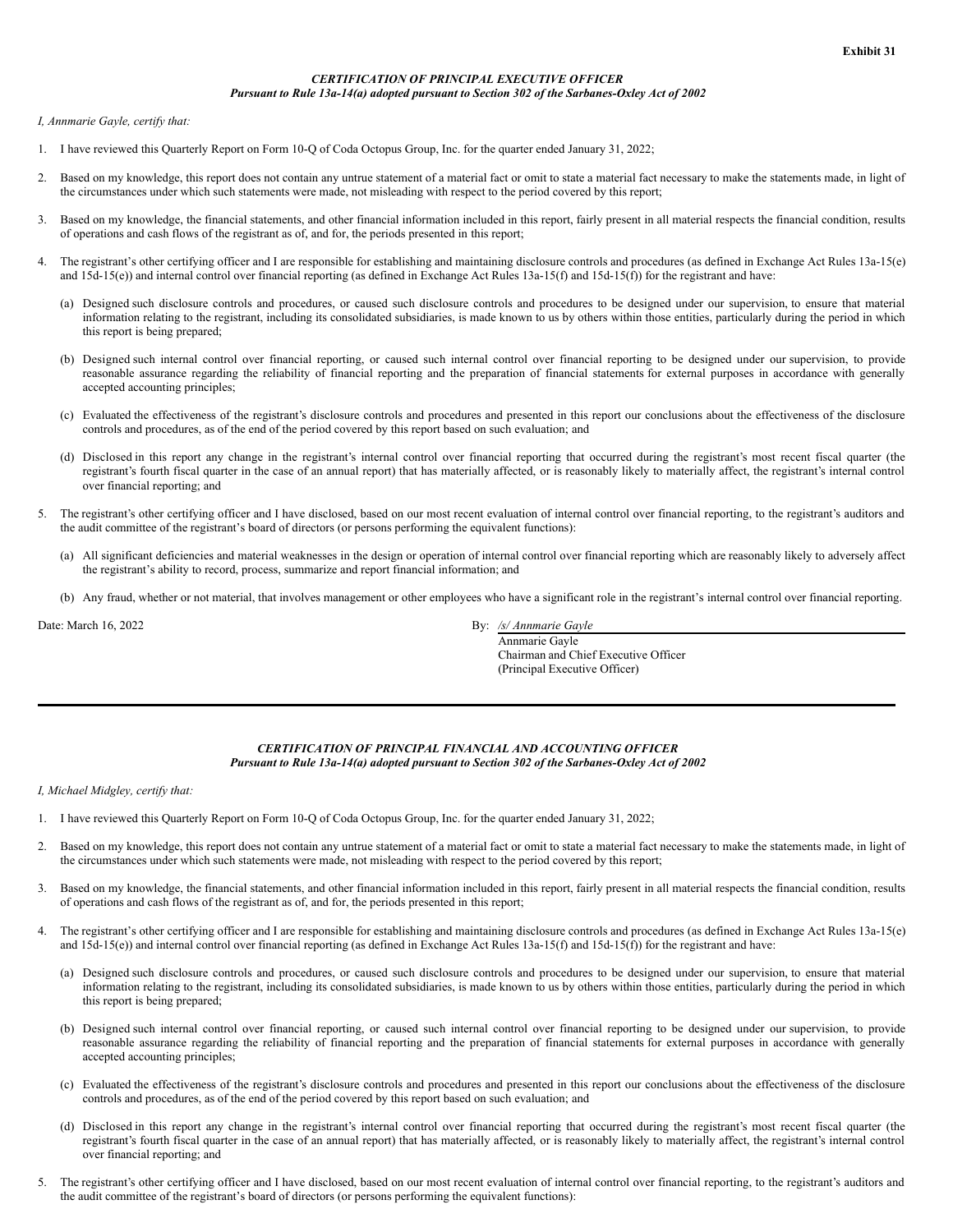- (a) All significant deficiencies and material weaknesses in the design or operation of internal control over financial reporting which are reasonably likely to adversely affect the registrant's ability to record, process, summarize and report financial information; and
- (b) Any fraud, whether or not material, that involves management or other employees who have a significant role in the registrant's internal control over financial reporting.

Date: March 16, 2022 */s/ Michael Midgley*

Michael Midgley Chief Financial Officer (Principal Financial and Accounting Officer)